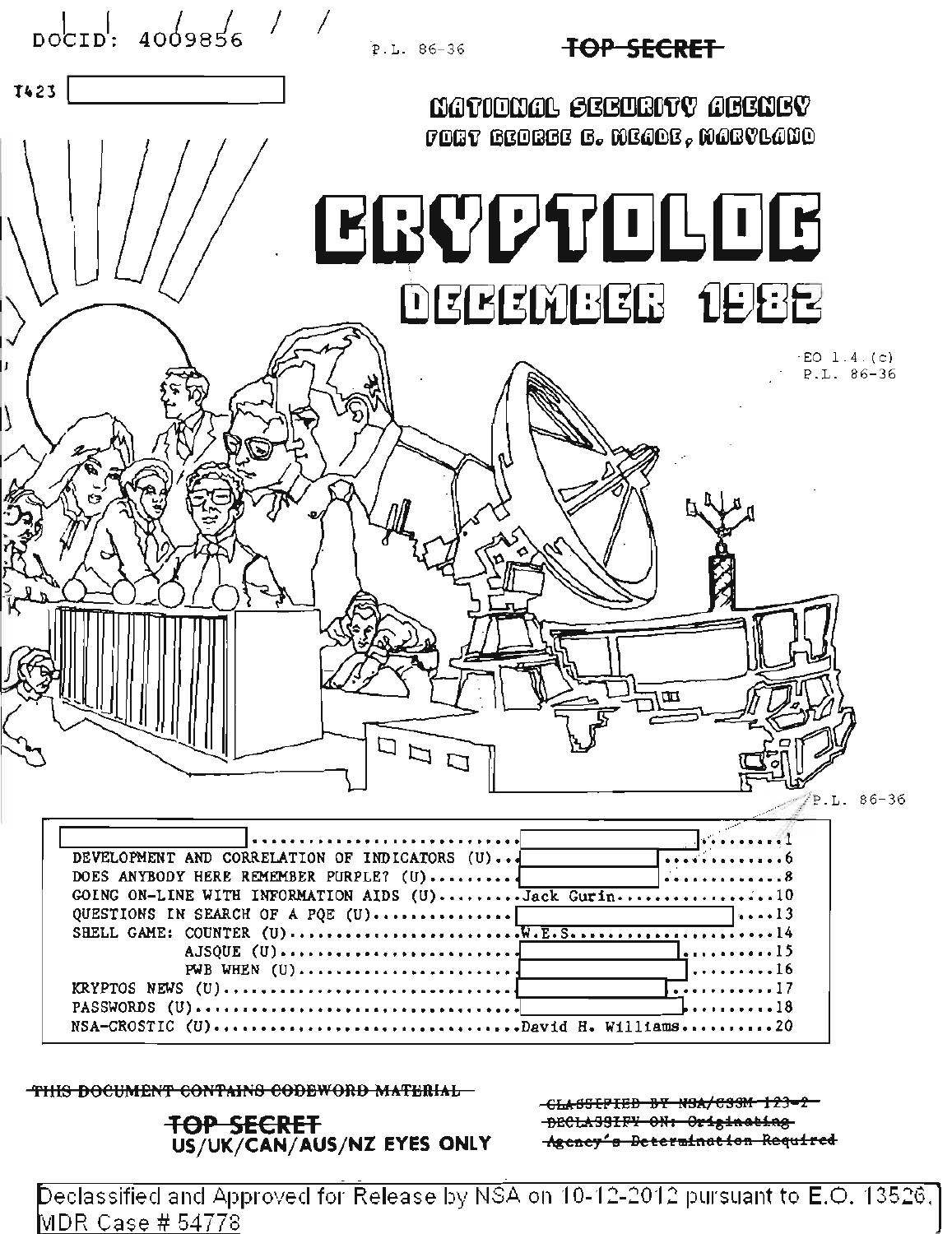**,···\_ ••L·•••** DOCID: 4009856

## ERYPTOLOG

Published by PI, Techniques and Standards

| VOL. IX, No. 12                                                                                                                                                                                                                       | DECEMBER 1982                                                                                |
|---------------------------------------------------------------------------------------------------------------------------------------------------------------------------------------------------------------------------------------|----------------------------------------------------------------------------------------------|
| PUBLISHER                                                                                                                                                                                                                             |                                                                                              |
| <b>BOARD OF EDITORS</b>                                                                                                                                                                                                               |                                                                                              |
| Editor<br>Asst. Editor<br>Production                                                                                                                                                                                                  | (8322s)<br>(1103a)<br>(3369a)                                                                |
| Collection<br>$C$ ryptanalysis<br>Cryptolinguistics<br>Information Science.<br>Language<br>Machine Support.<br>Mathematics<br>PuzzlesDavid H. Williams (1038)<br>Special ResearchVera R. Filby (7119s)<br>Traffic AnalysisDon Taurone | (39618)<br>(5311a)<br>(11036)<br>(57118)<br>[(8161s)<br><b>(4681s)</b><br>(8518s)<br>(3573a) |
| For subscriptions<br>send name and organization<br>to: CRYPTOLOG.<br>or call                                                                                                                                                          | 3369в<br>Ρ.Ι.                                                                                |
| To submit articles or letters<br>via PLATFORM mail, send to                                                                                                                                                                           |                                                                                              |

cryptolg at bar1c $/5$ (bar-one-c-zero-five) (note: no '0' in 'log')

**Contents of Cryptolog should not be repro**duced, or further disseminated outside the National Security Agency without the permission of the Publisher. Inquiries regarding reproduction and dissemination should be directed to the Editor.

DECEMBER <sup>1982</sup> *Editorial*

It is undoubtedly a coincidence, but just three weeks after our editorial appeared about moving, we were notified that WE were moving. There is something about moving that is, frankly, unsettling.

It must be said that the people one encounters when moving are quite friendly and helpful. The telephone people, for instance, must spend much of their time having to deal with people who are unhappy about having to move, yet they were sunny in disposition (more so than <sup>I</sup> would be if my job required me to deal continually with displaced persons). And so, in fact, were all of the other folks we met along the trek.

Moving can be an adventure. I have fond memories of long columns of desks, moving slowly at the command of column coordinators with walkie-talkies. And there are advantages to moving: it is <sup>a</sup> good time to throw away some of that accretion of stuff that I keep ac cumulating.

 $-86-36$ 

64.,

Besides, if  $\boxed{\qquad}$  is right (CRYPTO-LOG, June-July 1982, p25), then somebody has LOG, June-July 1982,  $p25$ , then somebody has<br>to move! So as long as whoever keeps the roster does it fairly, my turn will only come up every so often. Of course, if I could figure out how that roster works, maybe by getting myself transfered at just the right time, I could stay in one place and let the new organization move in around me!

Next month, something different...

#### **PeR 8PPleEAL** ~!E **OriLt**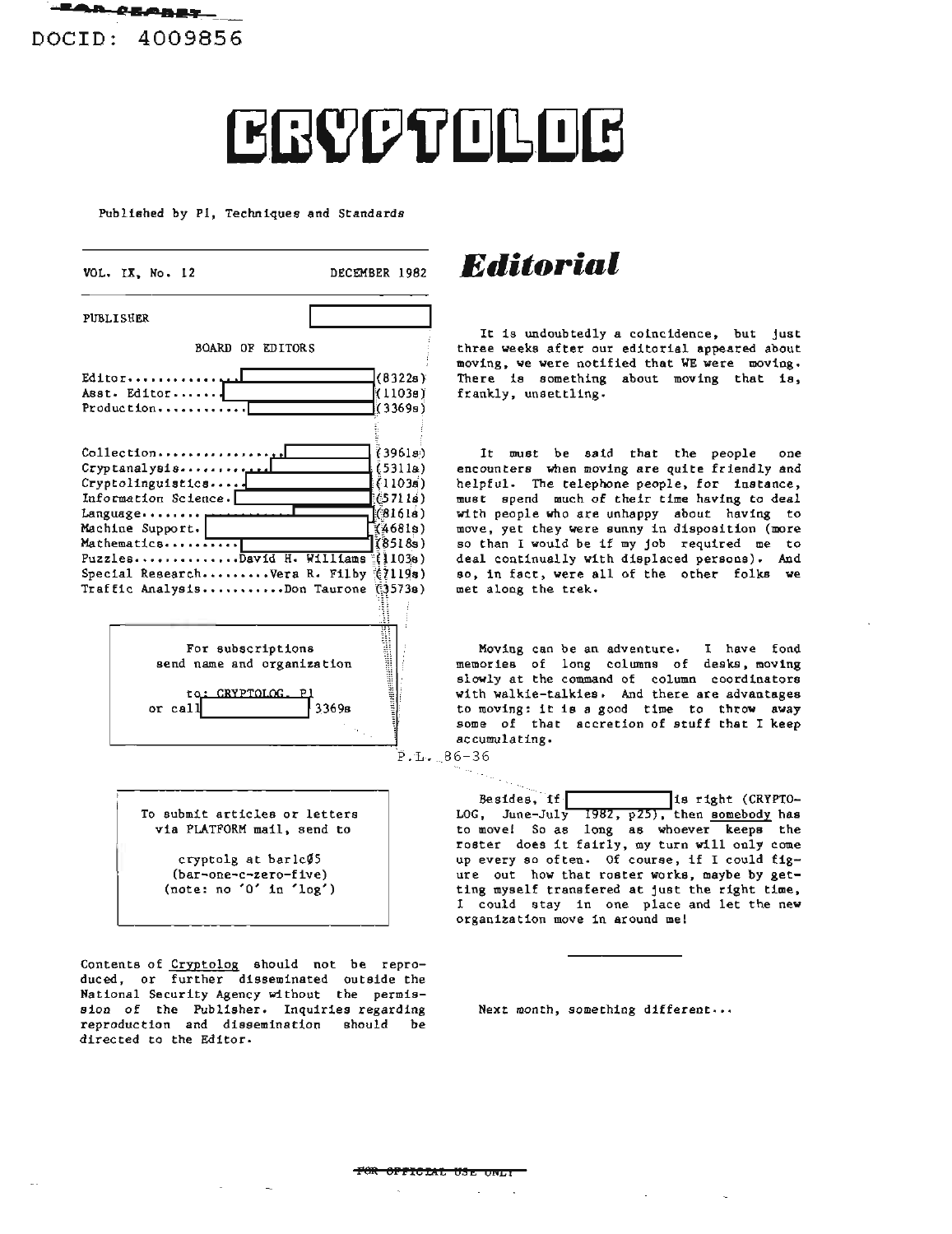

TOP SECRET UNBRA

 $\mathcal{L}^{\text{max}}_{\text{max}}$  , where  $\mathcal{L}^{\text{max}}_{\text{max}}$ 

 $\mathcal{A}=\{x_1,\ldots,x_n\}$  , we can also assume that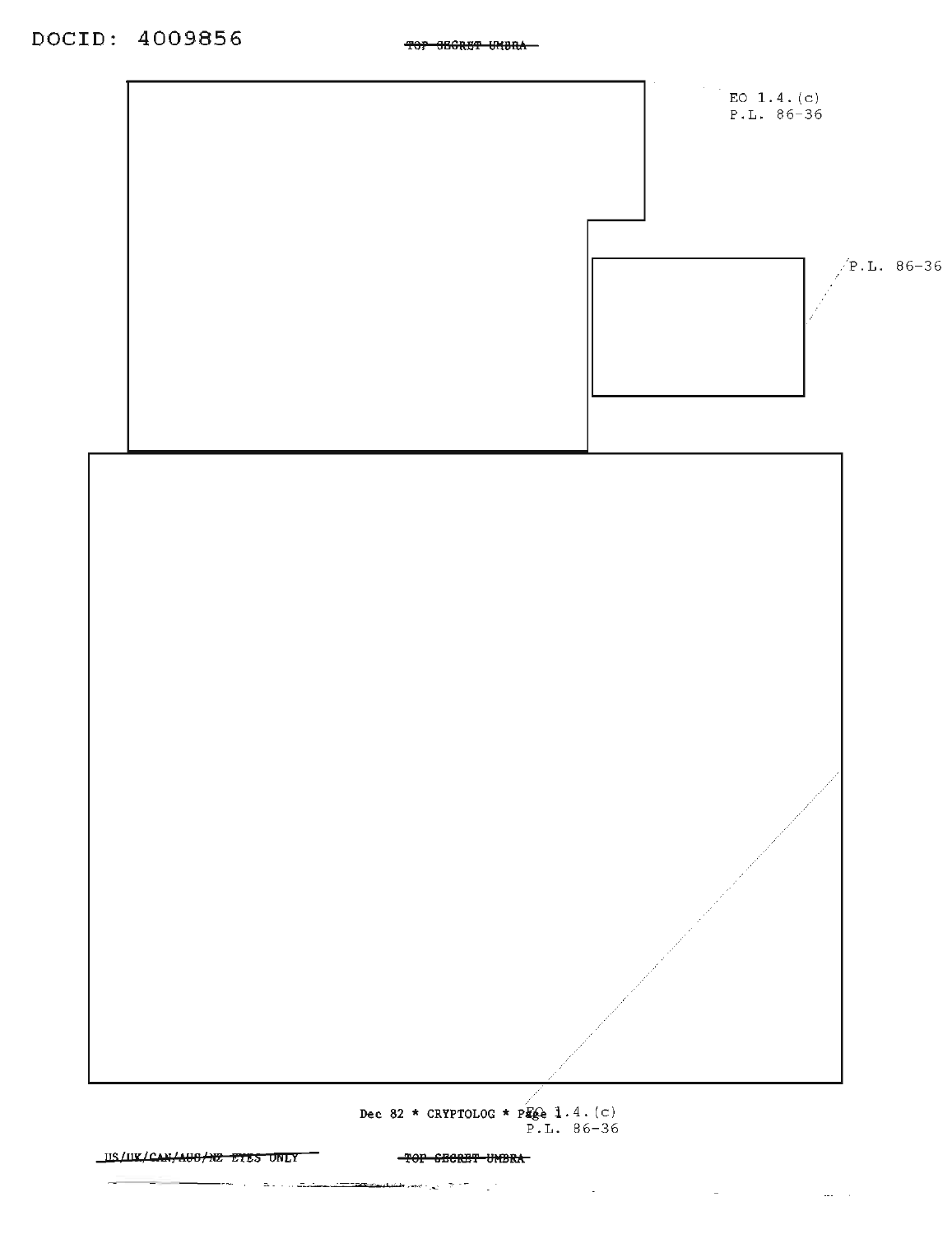|                                               | DOCID: 4009856       |                  |
|-----------------------------------------------|----------------------|------------------|
| US/UK/CAN/AIIS/AZ-ETES-ONLY                   |                      |                  |
| Dec 82 * CRYPTOLOG * Page 2<br>T0P 6E6RF THEM |                      | TOP SECRET PHEN- |
|                                               | $F \cap 1$ $A$ $(A)$ |                  |

 $\frac{1}{2}$ 

 $\mathbf{L}$ 

EO 1.4.(c)<br>P.L. 86-36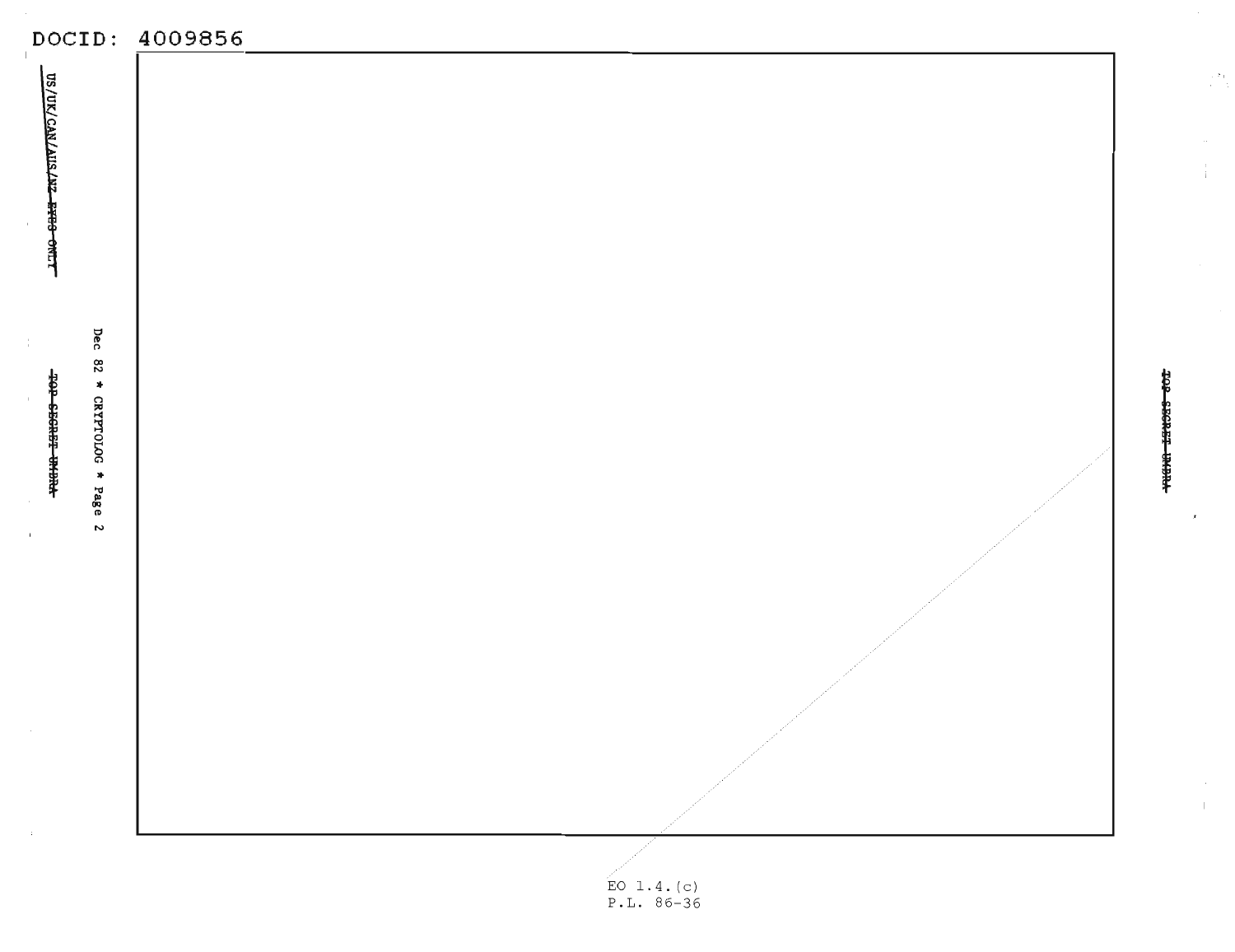$E_0$  1.4 (c) ----<br>P<sub>1</sub>L. 86-36

TOP SECRET UMBRA-

DOCID: 4009856

## TOP SECRET UMBRA

### $\overline{\phantom{a}}$

 $\sim 100$   $\sim$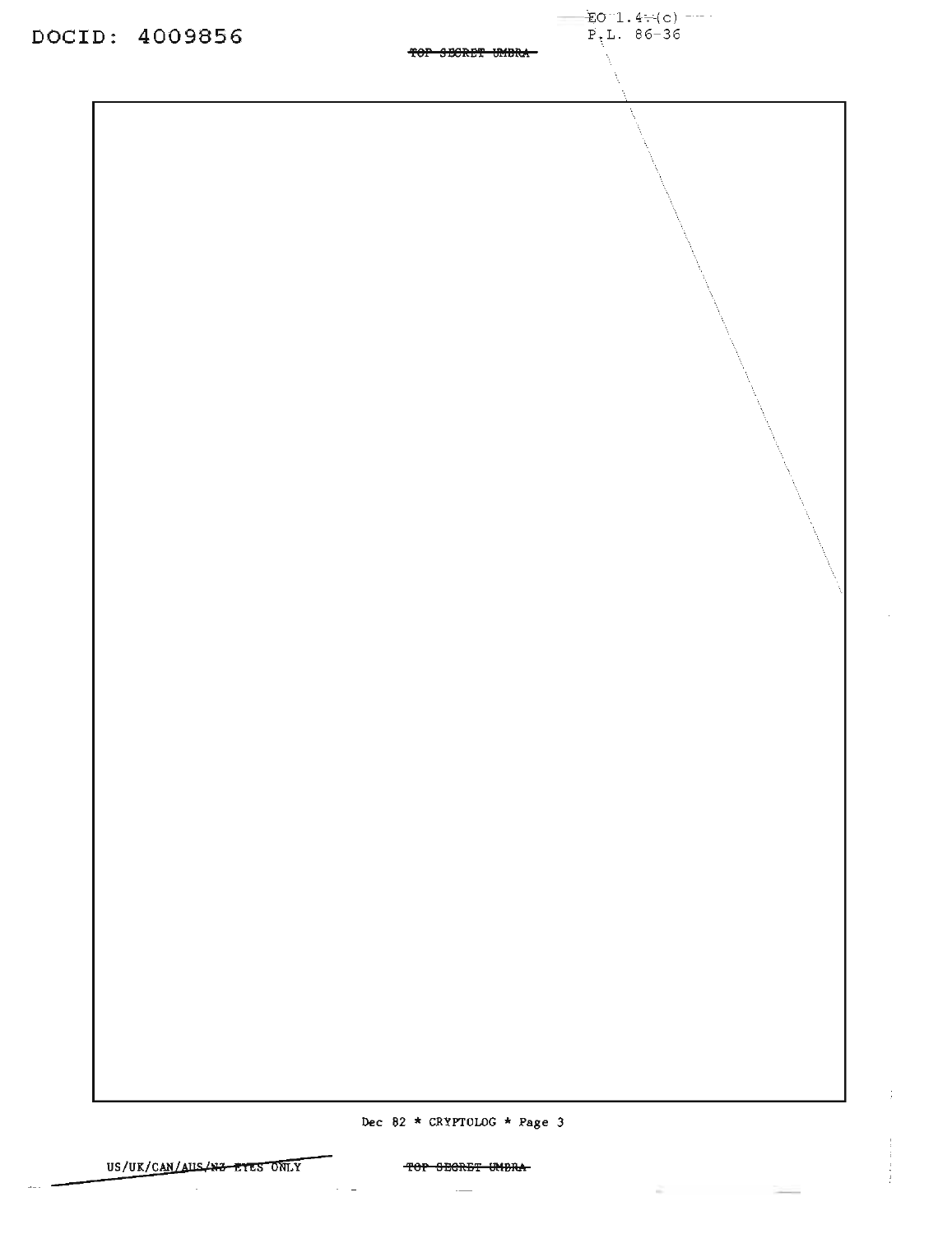TOP SECRET UMBRA

 $\frac{1}{2} \frac{1}{2} \frac{1}{2} \frac{1}{2} \frac{1}{2} \frac{1}{2} \frac{1}{2} \frac{1}{2} \frac{1}{2} \frac{1}{2} \frac{1}{2} \frac{1}{2} \frac{1}{2} \frac{1}{2} \frac{1}{2} \frac{1}{2} \frac{1}{2} \frac{1}{2} \frac{1}{2} \frac{1}{2} \frac{1}{2} \frac{1}{2} \frac{1}{2} \frac{1}{2} \frac{1}{2} \frac{1}{2} \frac{1}{2} \frac{1}{2} \frac{1}{2} \frac{1}{2} \frac{1}{2} \frac{$ 

المستحدث المستنهين والمستنصب



Dec 82 \* CRYPTOLOG \* Page 4

US/UK/CAN/AUS/N2 EYES ONLY

TOP GEGRET UMBRA

 $\mathcal{A}^{\text{max}}_{\text{max}}$  $\overline{\phantom{a}}$  $\mathcal{O}(N^2)$  . We can consider the constant  $\mathcal{O}(N^2)$  , where  $\mathcal{O}(N^2)$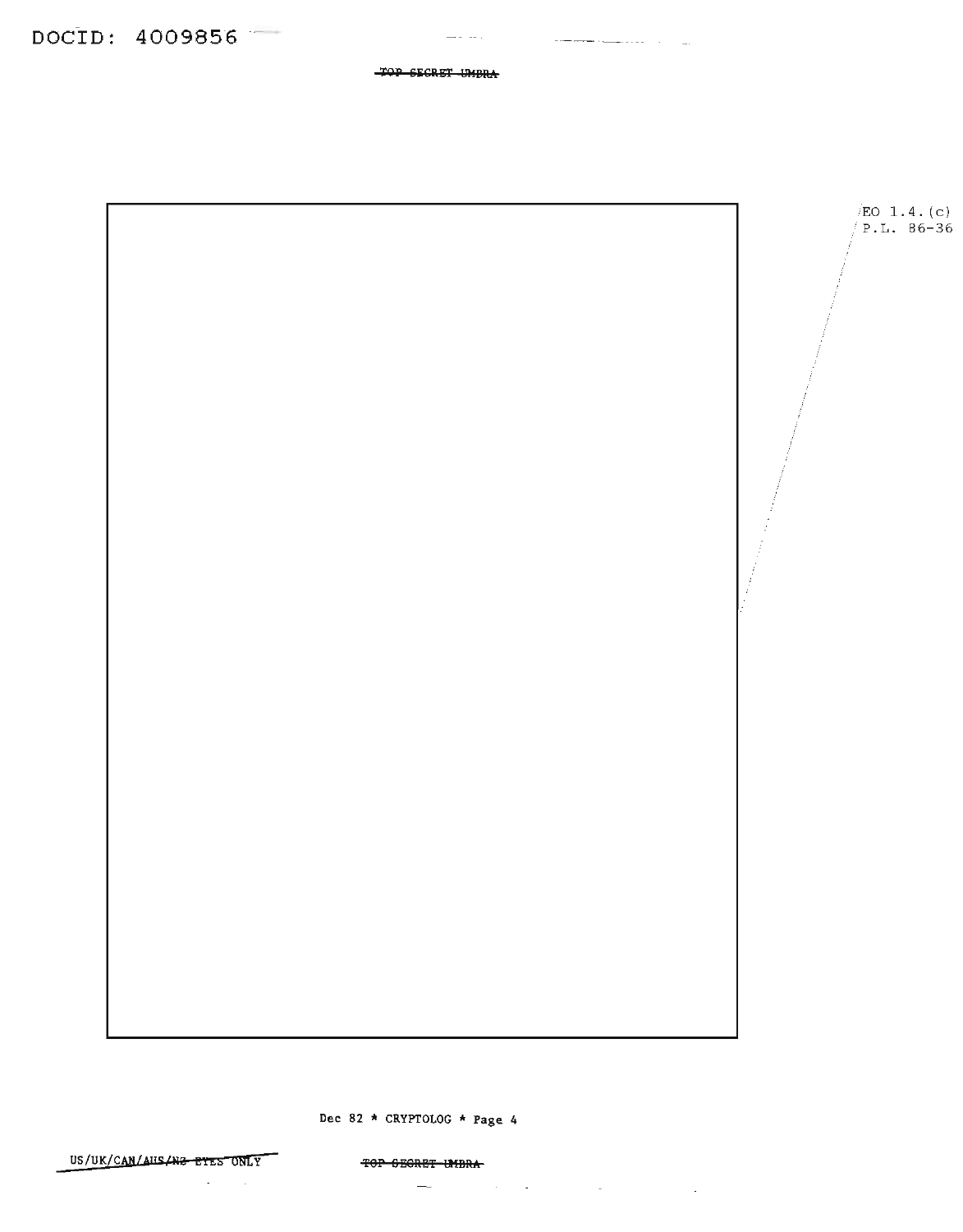### 'fef SBeRB'f U1IBR\*

 $\sim$ 

Dec 82 \* CRYPTOLOG \* Page 5

US/UK/CAN/AUS/WZ EYES ONLY TO THE SECRET UMBRA

 $\cdots$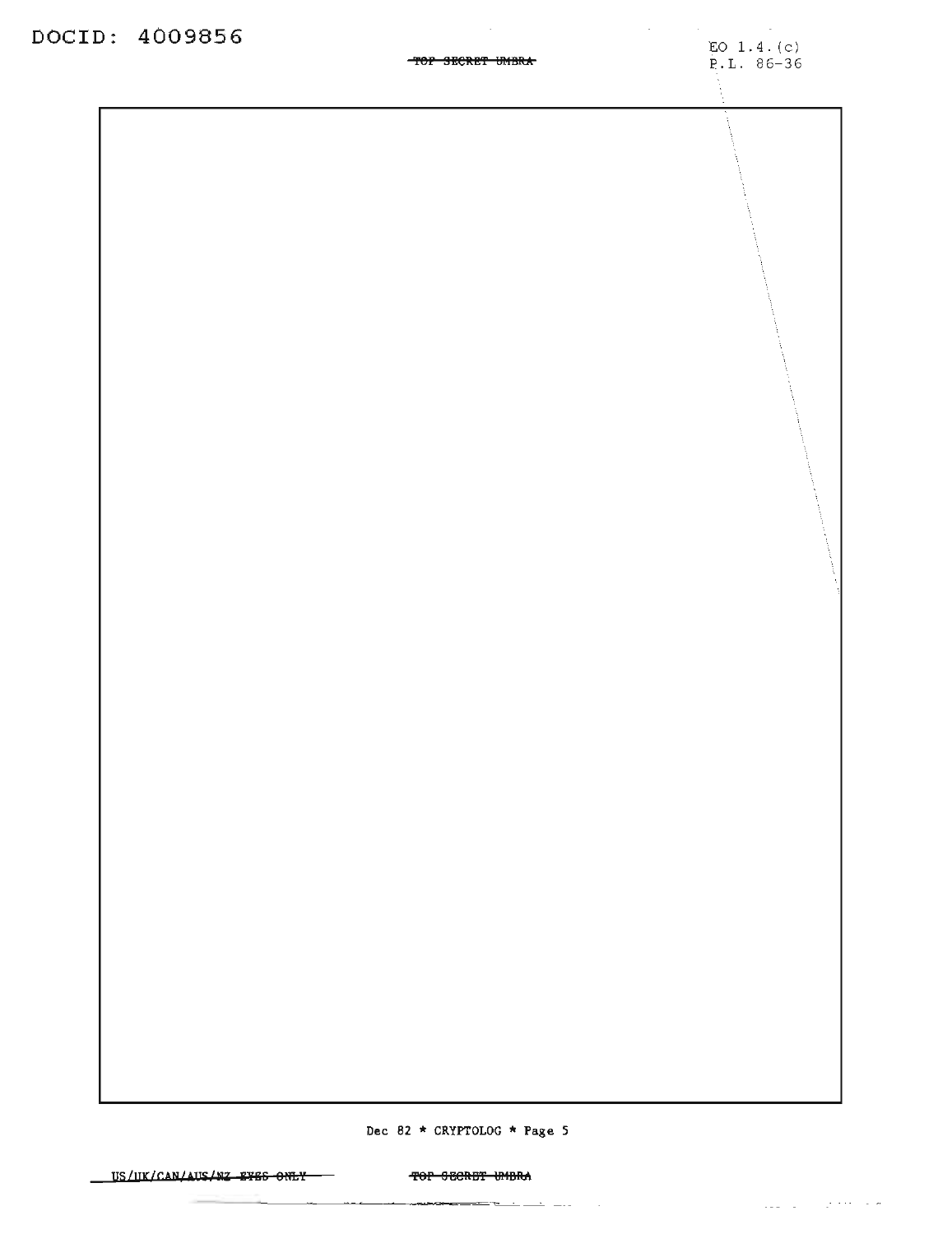$-$ <del>THORET</del>

## The Development and Correlation of



arning indicators postulate specific<br>actions that a foreign power may take prior to the initiation of hostilities. Indicators  $are.$ developed from collected intelli- $\overline{4G}$ gence, historical data, and the political and ailitary doctrine of a foreign power.

(6) Indicator lists are formed by correlating indicators under spacific categories; they are used by indications and warning (I&W) analysts as a tool to datermine if a possible atrategic warning environment is developing. These lists denote the capabilities of apecific targets. Those capabilities include known and suspected economic, technical, physical, and military abilities. [





Dec 82 \* CRYPTOLOG \* Page 6

**SECRET**  $\ddotsc$ 

HANDLE VIA COMINT CHANNELS  $\cdots$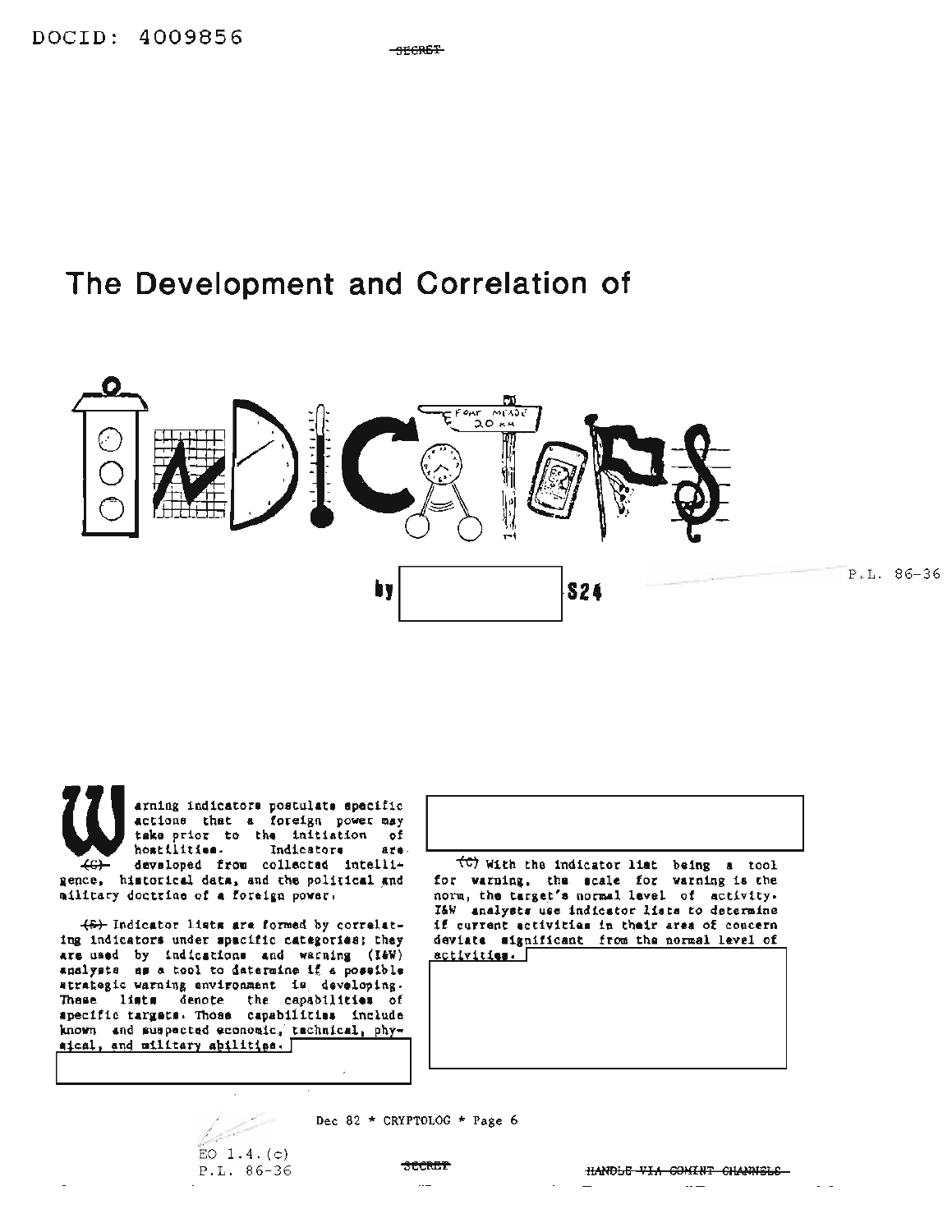

(3-ccc) Sources for indicators include all cator lists are developed from collected intelligence and the analysis of a foreign power's actions and doctrine. The sources of indicators are the intelligence collectors and sensors that the US employs in its defense. Indicator lists air I&W analysts in determining the status of a foreign power's military capability that decision-makers need to know in order to make the necessary decisions to protect US interests.

Dec 82 \* CRYPTOLOG \* Page 7

the major intelligence collectors and sensors employed bu the US.

### SECRET **111 THARDLE VIA COMINT CHANNELS ONLY**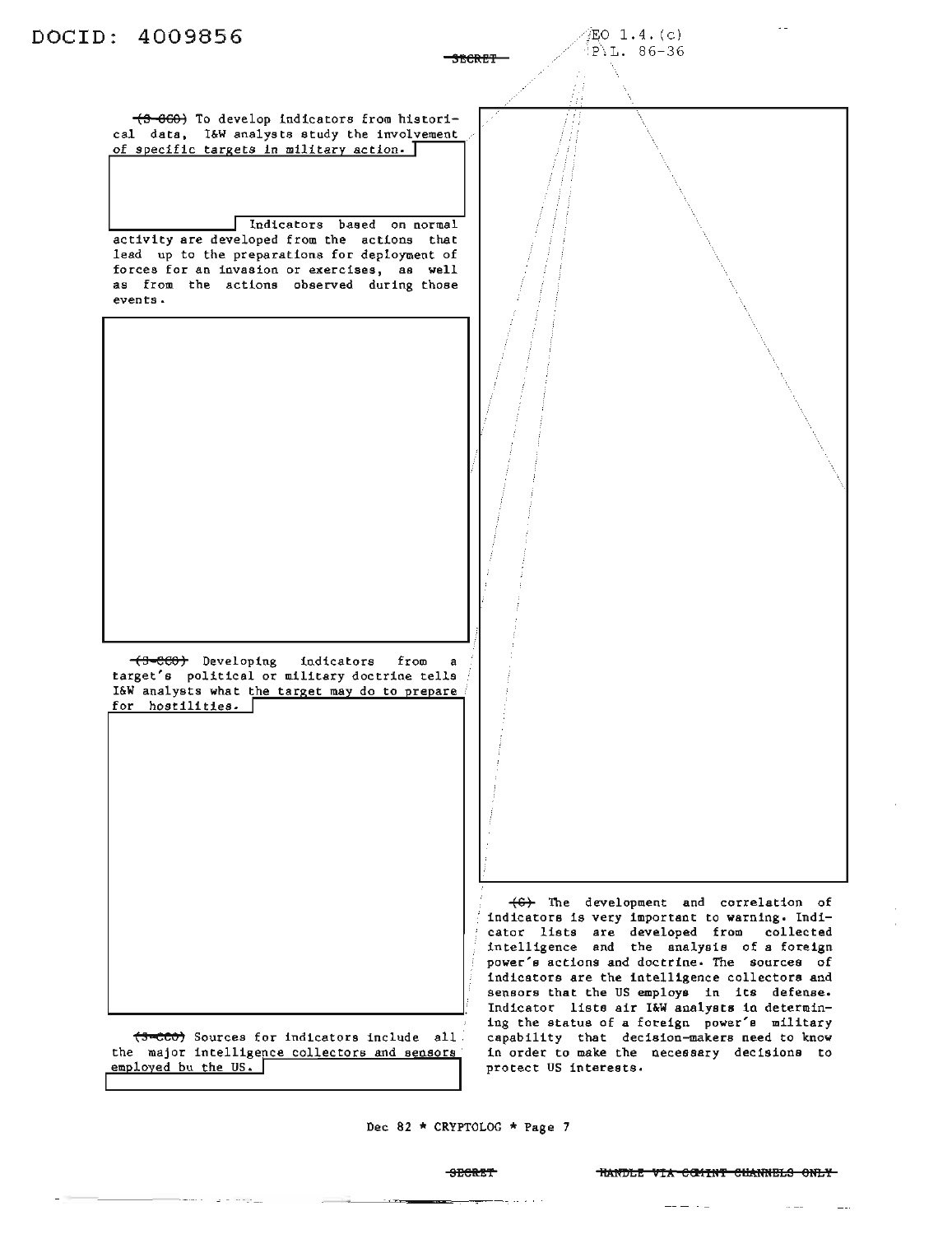A Cry for

**SEGRET** 

## Poes Anyone<br>Here Remember

≁๐∑

uring the course "Japanese Cipher Devices Through World War II," which was a part of SPICE (the Summer Program in Intensive Cryptologic Education), some questions arose which neither the teacher nor students could answer. Two of those questions will be posed in this article, with the promise of future articles with additional questions and explanations of the systems involved.

(G) There were two goals in the course. The first was to study the history and solution of Japanese cipher systems before and during World War II. The second was to try to solve the Japanese systems with our modern techniques.

(S) The students accepted the challenge to treat a set of World War II messages as unknown cipher. The results of the statistical tests were not what the teacher (the author of this piece) had expected to see, based on her research of how the systems worked. The problem was that the messages which she had pulled from the Cryptologic Collection and typed onto the system did not all possess the properties that had originally made solution of the systems possible. It was necessary to tell the students what was supposed to have happened and then try to figure out why the runs had come out as they did.

 $P.L. 86-36$ 

(U) The class watched the tapes of Frank Rowlett's talk on the solution of RED and

Jan 83 \* CRYPTOLOG \* Page 8

b y

### $-9BORRP-$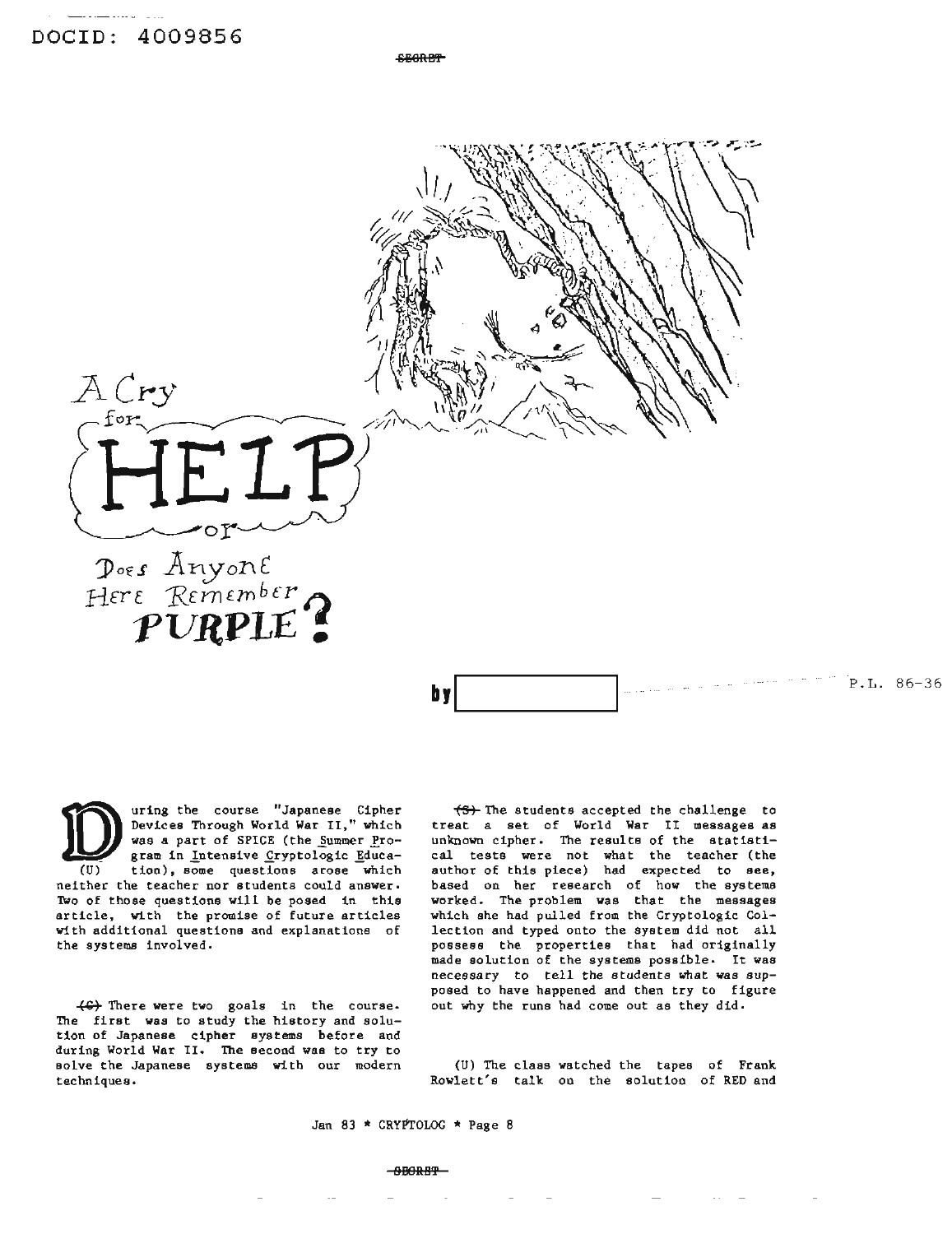PURPLE, and of Frank Raven's recent talk in the Friedman Auditorium. These analysts imparted the excitement in achieving the original solution, but students and teacher felt that both men underemphasized the difficulty of this achievement.

~The material in the Cryptologic Collection on RED was understandable and the students were able to solve the messages, given how the systems worked. It was not clear how the original analysts constructed the device from the cipher solution but one student wrote a program simulating RED motion.

 $\leftarrow$  The material on PURPLE was difficult and the explanations of the system's solution left certain questions unanswered. The first concerned the initial analysis of the system. The World War II analysts had the plain text for parts of 15 messages. In an intensive cryptanalytic study of these messages they found that the number of repetitions was much smaller than would be expected at random. Repetitions of three or four letters never represented the same plaintext letters. Conversely, two identical plaintext letters in sequence could never be represented by two identical ciphertext letter. Friedman writes, "This phenomenon turns out to be the undoing of the machine." [1) However, he does not explain how the lack of repetitions was exploited.

 $+6+$  The second question concerns the solution of the system. The original analysts felt that they needed 20 to 25 messages with the same indicator on the same day to solve the system. They never found more than two messages that satisfied these conditions. Another idea was to convert messages with the same indicator, but on different days, to a common base. Out of a thousand messages, six were located with the indicator 59173. When reduced to a common base, these six messages became the key to the breaking of PURPLE. Friedman describes the process as "too difficult to explain here." (2)

 $(5)$  The two unanswered questions are:

- 1. How did the analysts use the repression of repetitions in solving PURPLE? and
- 2. How were the messages with the same indicators, but on different days, reduced to a common base?

 $\left(\frac{4}{3}\right)$  Further questions can be posed in an article which describes the system. In addition, there is a course in the Cryptologic Collection on PURPLE with explanations and assignments. Though most of the explanations were understandable and the answers to the problems in the assignments were provided, something was lacking because the problems did not seem solvable.

Is there anyone at the Agency who worked with PURPLE or who once studied the PURPLE course material? Would anyone like to help resolve these puzzles? Could modern techniques solve the systems today? Please contact **I I Illies** B63, on extension P.L. 86-36 4871s.

- 1. Friedman, William, "Preliminary History of the Solution of the B Machine,<sup>"</sup> p. 4.
- 2. Ib id., p. 5.



## **WE IIRE ilL WIIYS LOOKING FOR**

**IIR TICLES, COMMENTS, NOTES, LETTERS,**

**THIIT WOULD 8E OF INTEREST TO OUR REIIDERS**

Jan 83 \* CRYPTOLOG \* Page 9

### SBeRB'l'

 $\mathcal{P}^{\mathcal{A}}$  , and an analysis of  $\mathcal{P}^{\mathcal{A}}$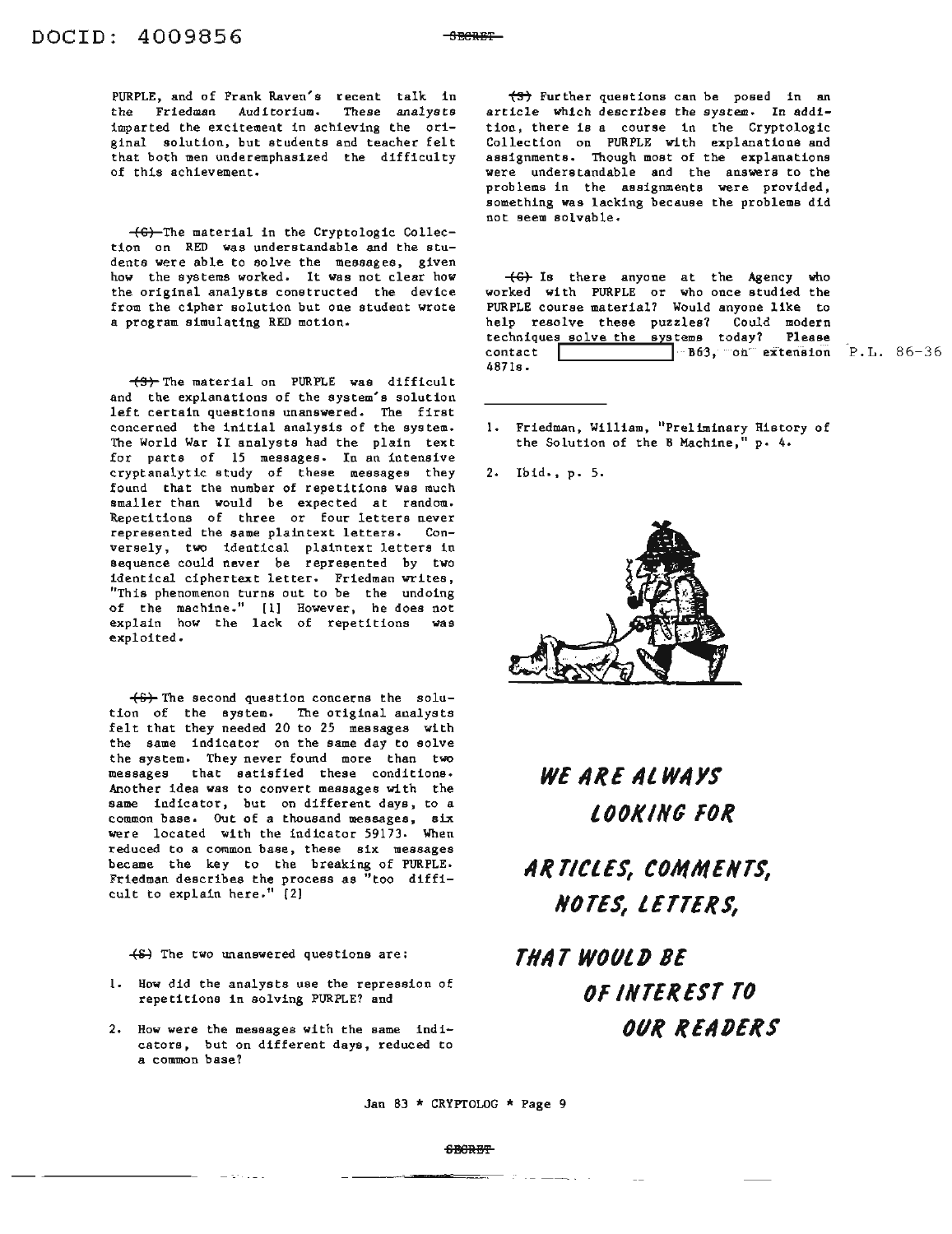## **Going On-Line With Information Aids (U)**

**by Jack Gnln, IR8311 Syslems Research Labs** 





hat we are in the information age is no longer debatable. For some years now we have been aware of the impressive advances being made in the business of acquiring, storing, retrieving, and displaying information. We

are also assured that there is much more to come--smaller, better, faster-·and we have no reason to question that claim. It is exciting to contemplate the possibilities, and not a little scary. Even if we wished to slow down or stop the process, there would be no way to do it, and so we speed along with the current.

Of course it is the computer that is in the middle of the information explosion, and it is the computer that enables us to sit at home or in an office and be the recipient of all sorts of facts and figures, provided that we have subscribed to the appropriate service. If we really wanted to, we could see the entire daily New York Times on our screen by 0800 each morning, but there are better ways to read the paper. On-line information services crisscross the country and there seems to be no limit in the kinds of information that may be provided. Too busy to read all the magazines and journals affecting your area of interest? You can subscribe to a service that summarizes all the information for you. Reluctant to plow through all the stock market information in the papers to see how your investments are doing? You can be served precisely the information you need on a regular basis. The on-line services cater primarily to businesses, as one would expect, but the range of information available in all fields is impressive and it is growing all the time.

It is in the cards that the computer will be asked to provide more and more answers to questions asked in the course of SIGINT analysis, and yet there remain many questions regarding the advantages of on-line versus off-line information support. It isn't easy to visualize a familiar operation like looking up a word, a person's name, a place name or an abbreviation without the comforting reassurance of dictionaries, working aids, gazetteers, and other friendly reference works. It will take heavy-duty convincing to get some people to agree to give away their books and rely instead on the flickering images of that close relative of the medium that brings us "Charlie's Angels."

We need to discover just how valuable online information would be for SIGINT analytic processes. Speculation will take us only so far, and we need to know for sure how useful it would be to have answers to our questions provided on the screen. Would it take less time? Would the answers be more accurate and complete than if one proceeded in the traditional way? What would this do for SIGINT productivity? Output quality? How would the individual transcriber or analyst react? How valuable would it be for the linguist to be able to look up a the meaning of a word when he does not know either the beginning or the ending? What about place-names and maps being displayed on the screen? Or charts and diagrams? In our planning for large-scale systems of the future, what should our requirements be for on-line information support? What will it do for (or to) the individual sitting in the middle of the system?

Dec <sup>82</sup> \* CRYPTOLOG \* Page <sup>10</sup>

### **POll: OPPfeI1r:f;** US! SHU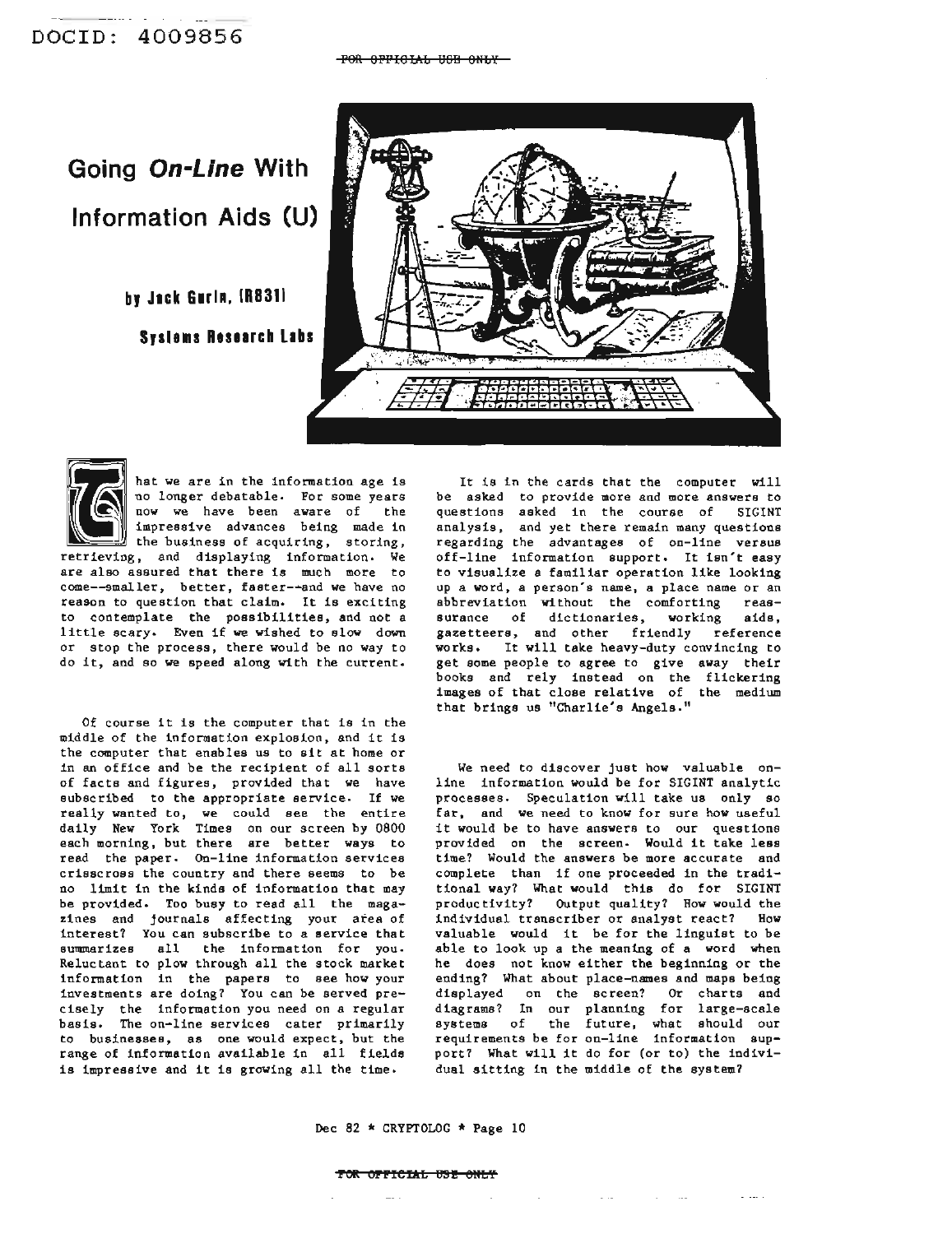The answers to these and related questions are being sought by KEPLER, the laboratory in R83 that is working on a design for the ideal transcriber work station. In April and May of 1982 a test was conducted in operational spaces, employing two transcriber teams in A67 who continued to work on their regular traffic. A group of six information aids, some of them the most frequently used by transcribers, were made available in computerretrievable form to the transcription teams. Experimental equipment was brought in to display answers to their queries on-line, and while one team used the experimental positions, the other operated in normal fashion. Periodically the teams reversed roles and all the while trained observers were watching the operation and collecting data to permit an evaluation of on-line aids in the transcription process.

It became apparent almost from the outset that the experimental on-line information aid system, nicknamed WALDO, would quickly become a favorite reference device for most of the transcribers participating in the test. WALDO, to the transcriber, was a second DD7000T screen that was controlled by the same keyboard that was used for creating transcripts. It was connected to a minicomputer that contained the information aids. The transcriber could and did ignore all of the experimental equipment but the second screen. The retrieval system was designed to be attractive and easy to use, and that WALDO was a most welcome tool is evident from comments made by the transcribers in their End-of-Test Questionnaires:

- "Easier and faster than paging through hardcopy."
- "String-search allows scribe to look up words even when portions are unknown--a big help."
- "Fun to use."
- "Caused scribe to look up more entries, thereby improving quality of work."
- "Dread going back to STEPSTONE alone."
- "Makes STEPSTONE look primitive in comparison."
- "It would be great if we could incorporate WALDO/KEPLER into our permanent operations for the whole branch."
- "I hope this helps get us all on-line working aids because I feel the time we save using these aids is time we can use to concentrate on our ever-increasing workload. I know I've said this before, but I just can't get over how convenient and easy this on-line system is. If all the working aids that we use with any frequency are put in WALDO, then we'd have that much more space in our desk."
- "With the ORTHO on-line, I find myself using it at least <sup>10</sup> times more than if <sup>I</sup> had to drag out that book for every jumble of sounds I heard. It is easier with WALDO to try the various configurations of letters to see if a legit word turns up. Paging through the orthographic hardcopy was something I unfortunately avoided, which left hlanks in my transcripts. But I find myself now filling in more blanks because it's easier to do with the orthographic on-line. I think my work has definitely improved!"

The observers who noted how aids were used during the test found in general that, when an information aid was available on-line in the experimental mode, it was used more frequently than its hardcopy equivalents in the control mode. Also significant was the finding that the average durations of aid use by transcribers tended to be shorter for on-line than for off-line aids. It should be noted that these savings were in worktime per individual query and did not necessarily result in a savings in tape processing time. It is likely that, because it is so much easier and quicker to find answers in on-line aids, many more queries will be made than when only off-line aids are available. This would probably offset some of the savings in time but might do wonders for the quality of the product.

In addition to determining that on-line aids were used more frequently and took less time per query, it was also found that the subject transcribers were unanimous in preferring the on-line version of most WALDO aids to any alternative form.

While the results were far from conclusive in the calculations of the transcription work

Dec 82 \* CRYPTOLOG \* Page 11

### FOR OFFICIAL USE ONLY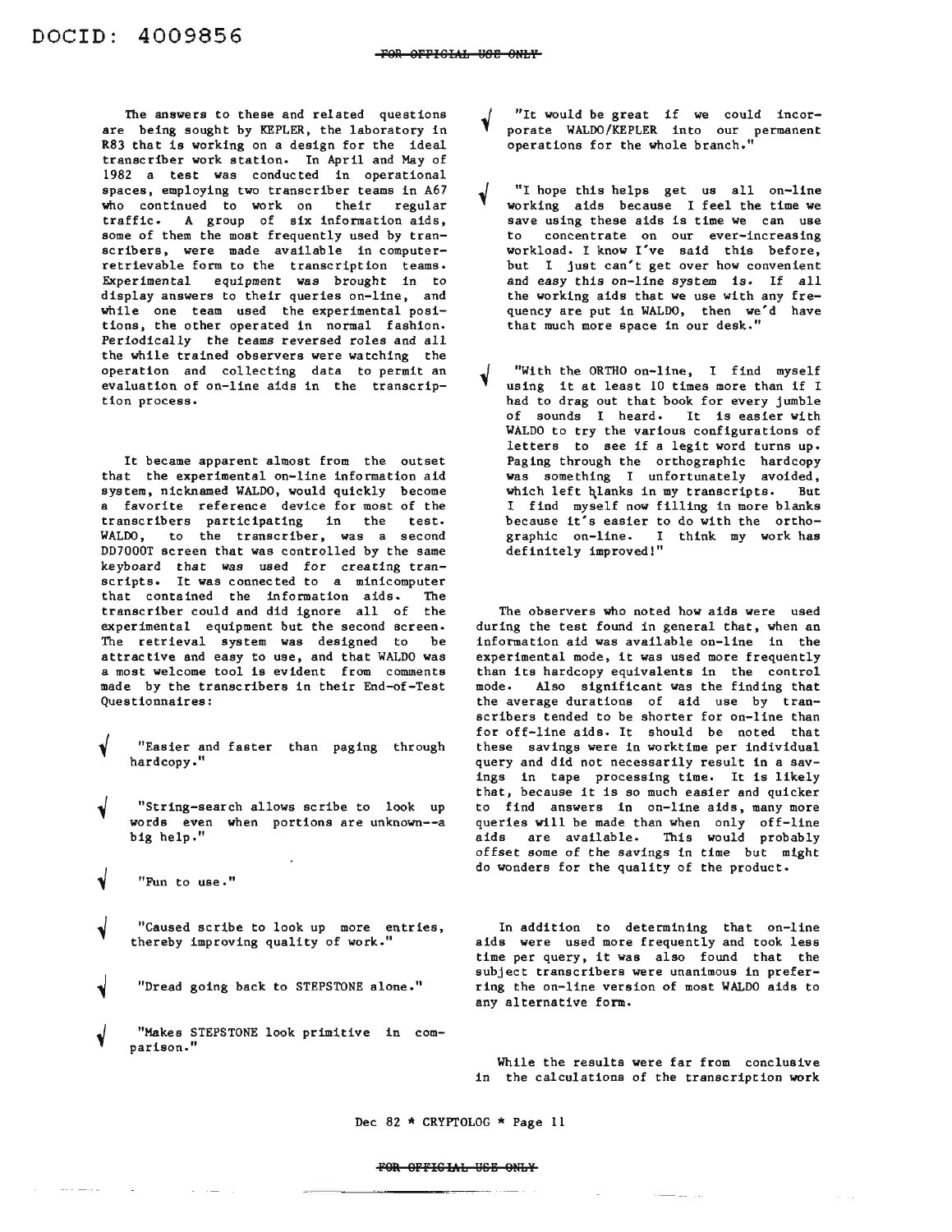factor, there were strong indications that working with on-line aids had reduced transcription time as much as 18 or 19%. In view of the limitations of subject population, targets, and time, however, it is difficult to predict the probable impact of on-line aids on the transcription work factor in other target areas.

In a related but separate subtest, 150 terms were selected randomly to determine how quickly one could look them up using WALDO versus using equivalent hardcopy or microfiche aids. Simulating operational conditions, both experimental and control, the tester kept track of the times it took to look up each of the terms on WALDO and on six off-line aids. He found that on-line retrieval times were generally faster than other times. This finding came as no surprise for those aids that are located away from the work area, in which case the on-line answer could be provided in as little as one seventh of the time. The unique characteristic of on-line files, that of providing the opportunity to look for terms without knowing how they begin and end, was not tested because there was nothing in hardcopy or microfiche with which to compare it.

What happens next? There is little doubt now that on-line information aids are a GOOD THING and should become a standard feature of all workstations. It also seems that the effort and cost involved in preparing aids for on-line retrieval would be, in many cases, quite modest since a surprisingly large proportion of all hardcopy aids are produced through computer word-processing and therefore exist in digitized form. But it will take <sup>a</sup> commitment on the part of systems planners and managers not only to bring in on-line aids but to follow through, for many of the aids require updating and new ones are waiting to be created. Perhaps what is needed is more evidence that on-line aids payoff handsomely in raising both the quantity and quality of the end product, and proof that transcribers, translators, and analysts would find their work so much more rewarding with on-line information aids that they would be reluctant to leave for other types of employment.

The KEPLER experiment and test was directed toward the needs of transcribers, but the principles and techniques are capable of much broader application. It is characteristic of almost any analytic activity that the practitioner consult reference materials. It also seems reasonable to assume that it would be highly desirable to make the retrieval of the information easier, faster, more timely, and more complete, all likely results from an effective on-line information system.

How did they ever make reservations on the airlines before computers?

SOLUTION TO NSA-CROSTIC No. 44 "Language [in the Newsl. CRYPTOLOG. September 1914. "When Archbishop Casaroli, Vatican Secretary of State, came to Warsaw to consult with the Polish Foreign Minister, [hel spoke some Polish ... Let God guard Poland and lead it to great and happy goals.' he said, adding, 'Niech zyje Polska!' ('Long live Poland!')"

'--------------------~

P.L. 86-36



From: djh at ERHELIN Subject: Cryptolog subscription To: cryptolg at bar1c05 cc: djh

I'm tired of borrowing copies of Cryptolog and would appreciate receiving my own copy. Thanks.



P.L. 86-36

Dec <sup>82</sup> \* CRYPTOLOG \* Page <sup>12</sup>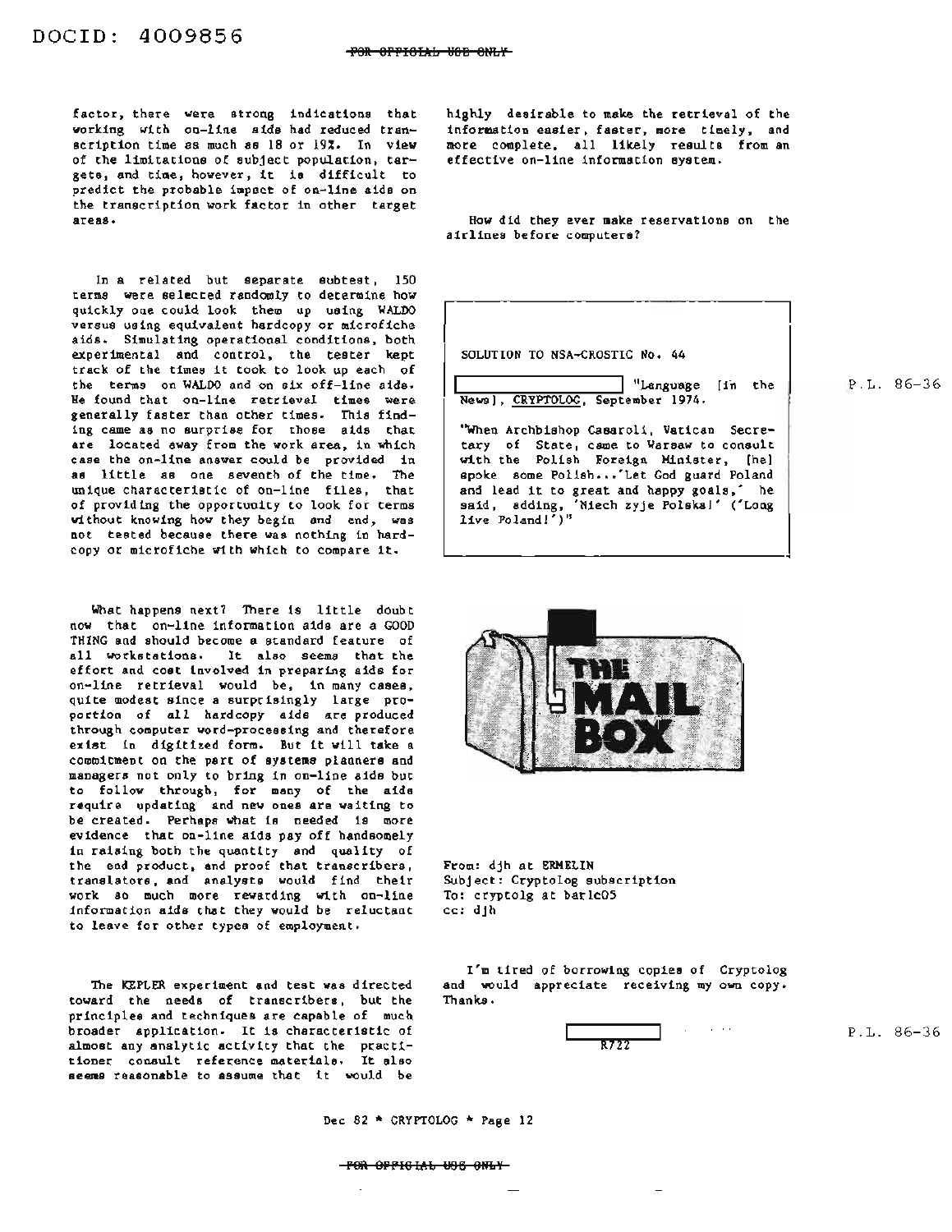**P** 

# **QUESTIONS IN SEARCH OF A PQE (U)**<br> **P 2** <sup>2</sup> 2 2 **2** by Jasper T. Sch

 $2$   $\cdot$   $\cdot$  ?

ere are the five questions submitted • ere are the five questions submitted<br>by the author for the Computer Sys-<br>tem Analyst certification exam that<br>never saw the light of day at the<br>end of the tunnel. Choose the best by the author for the Computer System Analyst certification exam that never saw the light of day at the end of the tunnel. Choose the best answer, break your #2 pencil when done, and then look up.

 $\frac{1}{2}$ 

 $\omega_{\rm{max}}$  and

- 1. What are the chances of project success, in a matrix management environment?
	- a. Slim and none.
	- b. It's fine for small projects.
	-
	- d. Actually, it's the individuals assigned that make the difference.
	- e. Good, if you stick like glue to 81-2 and 81-3 is your apogee.
- 2. According to a current book about the agency, how many computers are there in the basement? many computers are there in e. Come back to it tomorrow with <sup>a</sup> fresh
	- a. Not too many, since the roadway is 100 yards wide.
	- b. Enough to decrypt the boss's handwriting.
	- c. It's classified, but the main ones are CARRILLON, STARFIRE, LOADSTONE, and WINDHILL.
	- d. Just as many as they can possibly fit in, and then some.
	- e. One for every man, woman, and child in (pick a county in the state of Maryland) •
- **by Jasper T. Schmedllpp** •
- 3. Just what is Computer Programming anyway? It's•••
	- a. All just l's and O's.
	- b. An arcane art that Macbeth's witches would have enjoyed.
	- c. A way to make a liVing.
	- d. Where a man belongs.
	- e. A hell of a lot of fun when we do  $1t$ , instead of everything else involved.
- c. It's fine for large projects. 4. If the program doesn't work, what to do?
	- a. Run it again, just to be sure.
	- b. Ask the gang in the carpool.
	- c. Hope that that case never comes up.
	- d. Consider using "GO TOs".
	- mind.
	- 5. In  $1's$  complement arithmetic,  $+0 = -1;$  are the operations "minus" and "nonplused" also equivalent?
		- a. Only on the CDC peripheral processor, which has 4000 words of memory.
		- b. Yes; but in Burroughs ALGOL, it's much more elegant.
		- c. The C language doesn't make this distinction and many others.
		- d. Why not try it and see? After all, life is an open-book exam.
		- e. No, but be careful for it in your local TELNET command language.

To find the answers, look deep within your heart and pick the first things that float to the top of your head.

Dec 82 \* CRYPTOLOG \* Page 13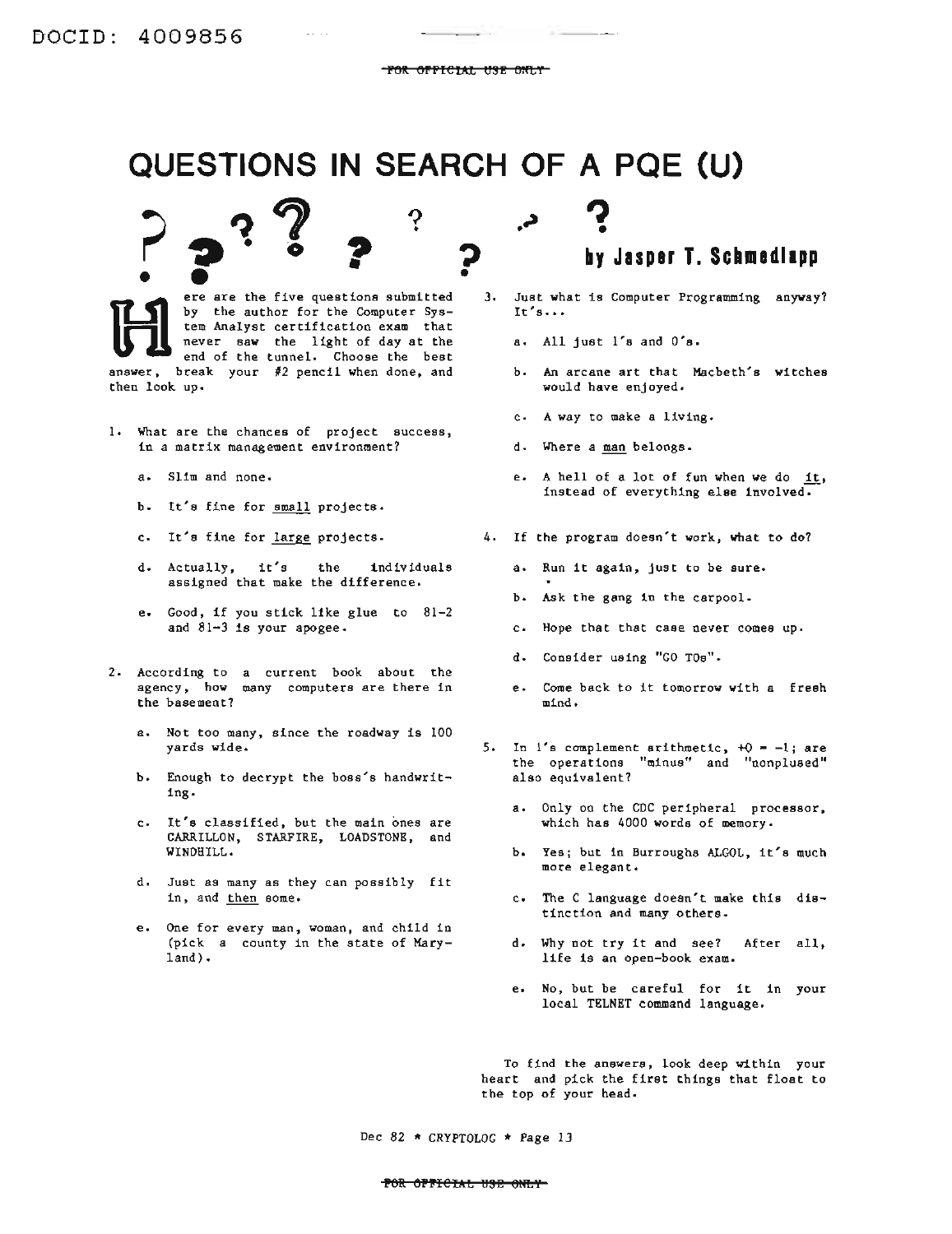| <b>SHELL GAME:</b>                                                                                                                                                                                                                                          |     |               |
|-------------------------------------------------------------------------------------------------------------------------------------------------------------------------------------------------------------------------------------------------------------|-----|---------------|
| COUNTER by W.E.S.                                                                                                                                                                                                                                           |     |               |
| <b>AJSQUE by</b>                                                                                                                                                                                                                                            | P14 | $1.1.06 - 36$ |
| PWB WHEN by                                                                                                                                                                                                                                                 |     |               |
| $P.2.15 - 36$<br>E0 1.4. (c)                                                                                                                                                                                                                                |     |               |
| BIX is not known as a good commend<br>language for arithmetto operations.<br>Most sophisticated<br>calculations<br>probably ought to be done by some<br>TSHCCO) other means. That doesn't mean,<br>however, that nothing arithmetic can be done<br>in UNIX. |     |               |
|                                                                                                                                                                                                                                                             |     |               |
|                                                                                                                                                                                                                                                             |     |               |
|                                                                                                                                                                                                                                                             |     |               |
|                                                                                                                                                                                                                                                             |     |               |
|                                                                                                                                                                                                                                                             |     |               |
|                                                                                                                                                                                                                                                             |     |               |
|                                                                                                                                                                                                                                                             |     |               |
|                                                                                                                                                                                                                                                             |     |               |
| Dec 82 * CHYPTOLOG * Page 14                                                                                                                                                                                                                                |     |               |
|                                                                                                                                                                                                                                                             |     |               |

ł,

**ESCRET**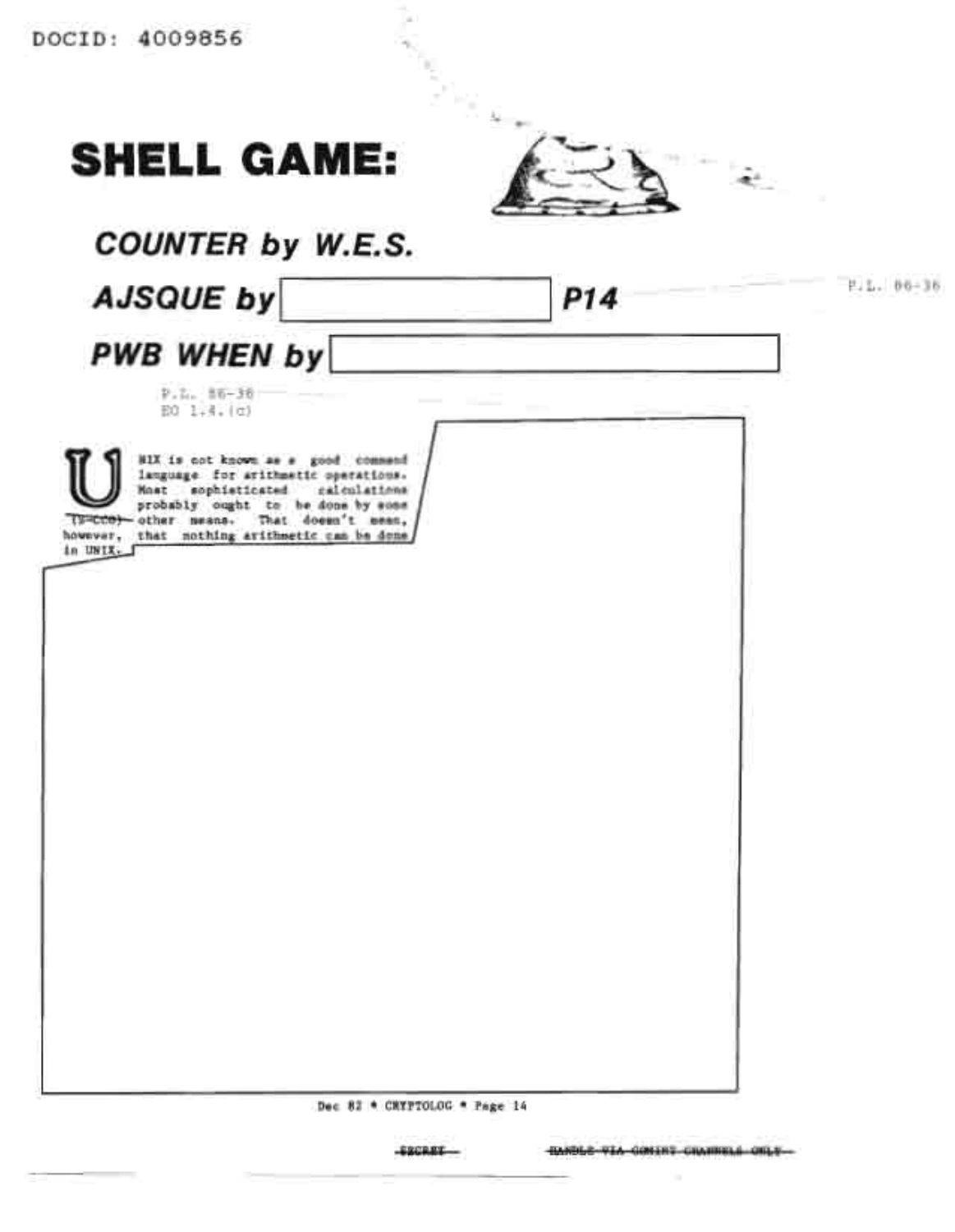ĺ

Ļ

 $\bullet$ 

4

 $\sim$ 

**Dec 82 \* CRYPTOLOG \* Page <sup>15</sup>**

### HANDLE VIA COMINT CHANNELS ONLY

 $\mathbb{R}^2$ 

**BISSR-ISI**  $\sim$ 

 $-$ ---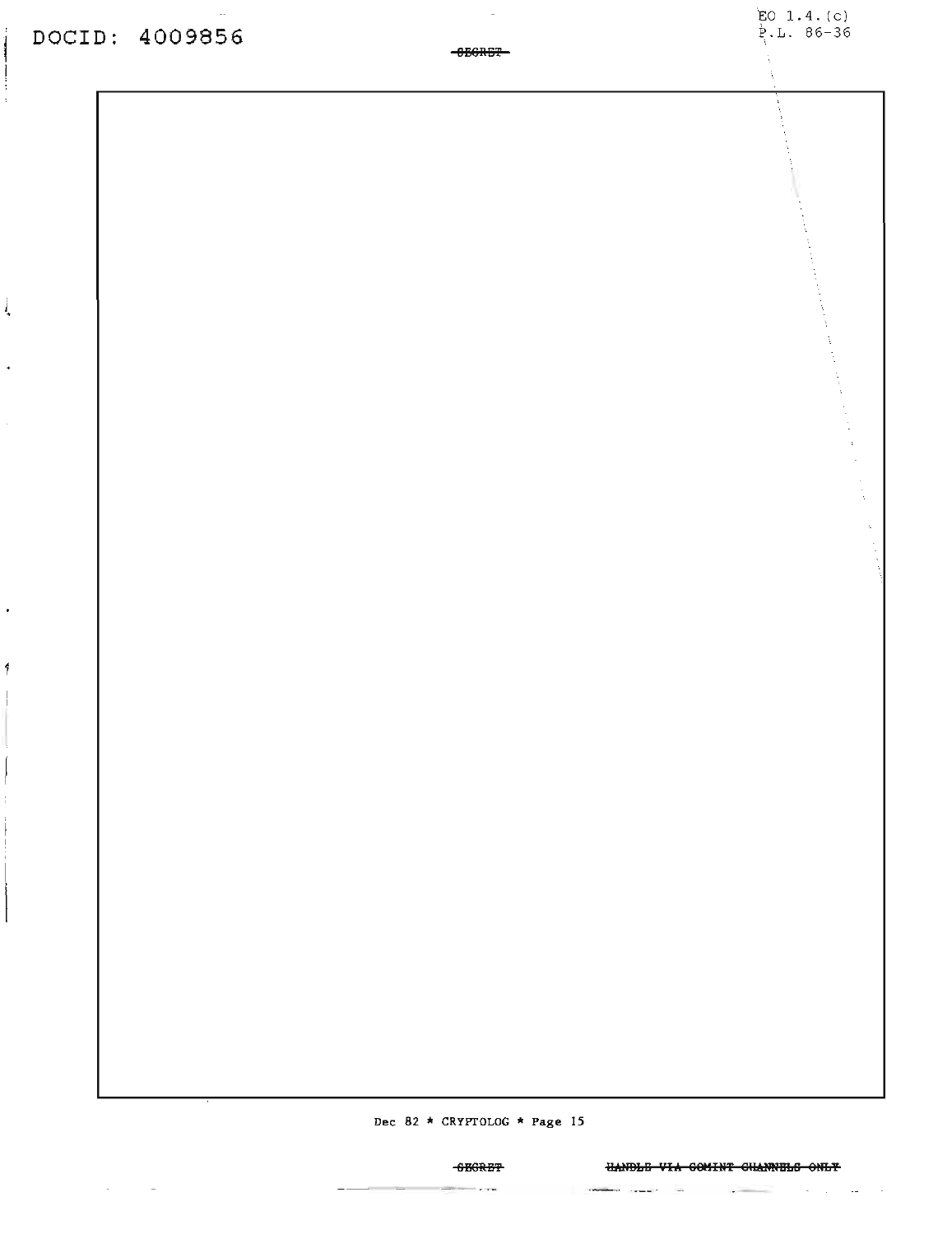| $DOCID: 24009856EQ$ |                                                                                                 |
|---------------------|-------------------------------------------------------------------------------------------------|
|                     |                                                                                                 |
|                     | $P.I., 86-36$                                                                                   |
|                     |                                                                                                 |
|                     | (C-CCO) Reminder:                                                                               |
|                     | if you have any old codes or code                                                               |
|                     | materials, such as runs or tapes or<br>cards or write-ups, and you're looking                   |
|                     | for a good home for them. I'll be happy<br>to take them in.<br>also                             |
|                     | accepts such material. His address is<br>T54, SAB 2 Door 3, and he can be reached               |
|                     | on x2268s.                                                                                      |
|                     |                                                                                                 |
|                     | P16, x1103s                                                                                     |
|                     | Bookbreaking and Cryptolinguistics Coordinator                                                  |
|                     |                                                                                                 |
|                     |                                                                                                 |
|                     |                                                                                                 |
|                     |                                                                                                 |
|                     |                                                                                                 |
|                     |                                                                                                 |
|                     |                                                                                                 |
|                     |                                                                                                 |
|                     |                                                                                                 |
|                     |                                                                                                 |
|                     |                                                                                                 |
|                     |                                                                                                 |
|                     | To: Editor, GEYPTGLOG                                                                           |
|                     | Dear Ed:                                                                                        |
|                     | for his perceptive, albeit<br>Kudos to                                                          |
|                     | scary, series on "SIGINT: 1990." He graphi-                                                     |
|                     | cally lays out the challenges facing the SIG-<br>INT folks of that era, which is rapidly becom- |
|                     | ing more and more imminent. The table in the<br>November article displaying the 64 teleser-     |
|                     | vices envisaged by the French CNET study for<br>the year 2000 can set one's mind adrift on a    |
|                     | sea of imaginings in the sphere of social                                                       |
|                     | relationships, too.<br>For example, a young<br>bachelor of that day might embark on TELESUR-    |
|                     | VEILLANCE to check out the field; or if that<br>fails, there are TELEWANT ADS or TELESHOPPING   |
|                     | as prelims to his TELECOUPLE adventure, fol-<br>lowed perhaps by TELEGAMES together--and then,  |
|                     | sadly, by TELESWAP (if ardor cools) The                                                         |
|                     | TELEpossibilities boggle the mind.                                                              |
|                     | P13                                                                                             |
|                     | $86 - 36$<br>DT.                                                                                |

 $\sim$ 

 $\begin{array}{c} \text{I} \\ \text{P.L.} \\ \end{array}$  86-36

## Dec 82 \* CRYPTOLOG \* Page 16

 $\Delta \sim 10^{11}$  km s  $^{-1}$ 

 $\sim 10^{-11}$ 

 $\mathcal{L}(\omega)$  is a set of  $\mathcal{L}(\omega)$  . We have

 $\mathcal{L}_{\text{max}}$  , where  $\mathcal{L}_{\text{max}}$ 

ومستعمل والمستعصف والمناب المستندر المستندر والمستحدث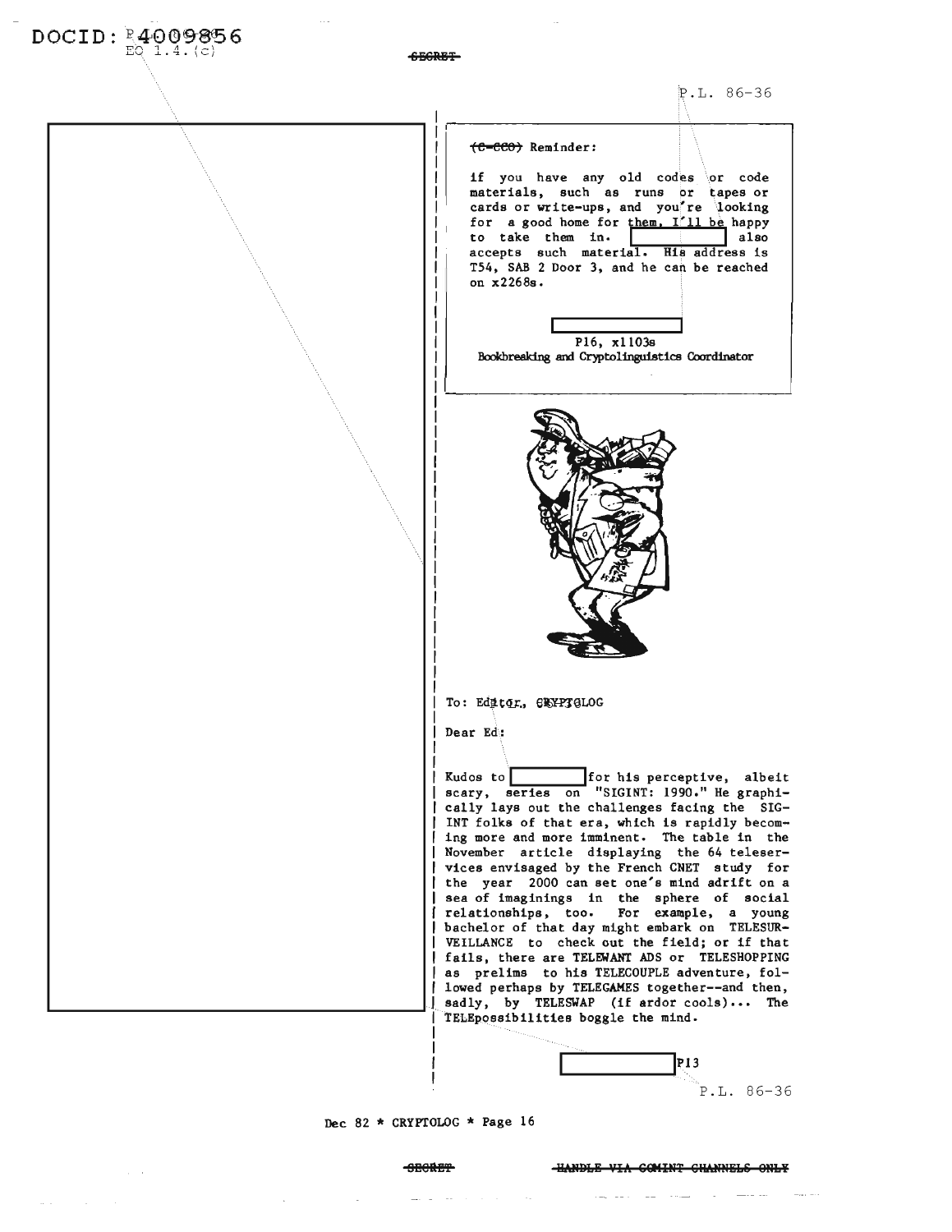

announced the names of the

first I4 Distinguished Members of (CCO) the Society. The initial group was selected from <sup>a</sup> list of over <sup>100</sup> candidates. Selection criteria were based solely on cryptanalytic skills and achievements. To be eligible for consideration, a candidate must have retired since 1935 from the "official cryptanalytic community" in the United States, Great Britain, Australia, Canada, and New Zea-

SBORET

## **KRYPTOS Socie'y:**

## **Distinguished Members**

## **Ind New Seal[UI**

 $P.L. 86-36$ 



whom they should select for their king. The oracle gave them the following astonishing advice: "Choose the very next person who approaches the Temple of Zeus in a wagon. Then all will go well for Phrygia." (History does not record how much the oracle was paid for this advice.)

(U) Along come a country farmer named Gordius and his wife, driving their oxcart into town and they pull up in front of the Temple. You can imagine Gordius' surprise when he is surrounded by government officials and other well-wishers heralding him as king. Well, Gordius was quite thrilled, to say the least. and to show his gratitude he tied his oxen to the Temple with a beautiful and intricate knot. In fact, the knot was so intricate that no one could untie it. Years went by, and still no one was able to untie it. Centuries went by, and still no one could untie it, so that the legend grew that that the knot could be unraveled only by the one who was to be the conqueror of Asia. According to the story, when Alexander the Great invaded Phrygia he was shown the Gordian Knot. He took out his sword and--in true, pragmatic, cryptanalytic fashion--slashed it apart.

(U)I Iwas the one who suggested the Gordian Knot as the theme for the Kryptos Society seal. He also suggested that it could be portrayed in the form of a shield with three important elements depicted on it: the knot, a sword, and a helmet. The knot depicts the cryptanalytic problem; the sword depicts the tools of the cryptanalyst; and the helmet symbolizes the cryptanalyst--the helmet being a symbol of anonymity. The seal that we see today incorporates those three elements and adds the word KRYFTOS (Greek for "hidden" or "secret") across the top in Greek letters. The shield was designed in its present form by<br>
of L23 and professionally rendered<br>
of L2.  $of L2.$ 

P.L. 86-36

 $P.L. 86-36$ 

William Blankinship **I I** Prescott Currier **I I** William F. Friedman Hugh Gingerich Solomon Kullback Francis ("Ted") Leahy **I III**<br>William Lutwiniak Francis Raven Abraham Sinkov John Tiltman

land. The following were selected:

(U) In the future the KRYPTOS Society will publish a paper describing the achievements of these Distinguished Members.

(U) At the same meeting  $[$  Chairman of the Logo and Seal Committee, presented the seal of the Society, which is based on the Gordian Knot. The following is Joe's version of the story:

(U) Once upon a time in the ancient kingdom of Phrygia, the government had many problems, the most immediate of which was to choose a new king. So the high officials went to consult the leading local oracle for advice on

Dec <sup>82</sup> \* CRYPTOLOG \* Page <sup>17</sup>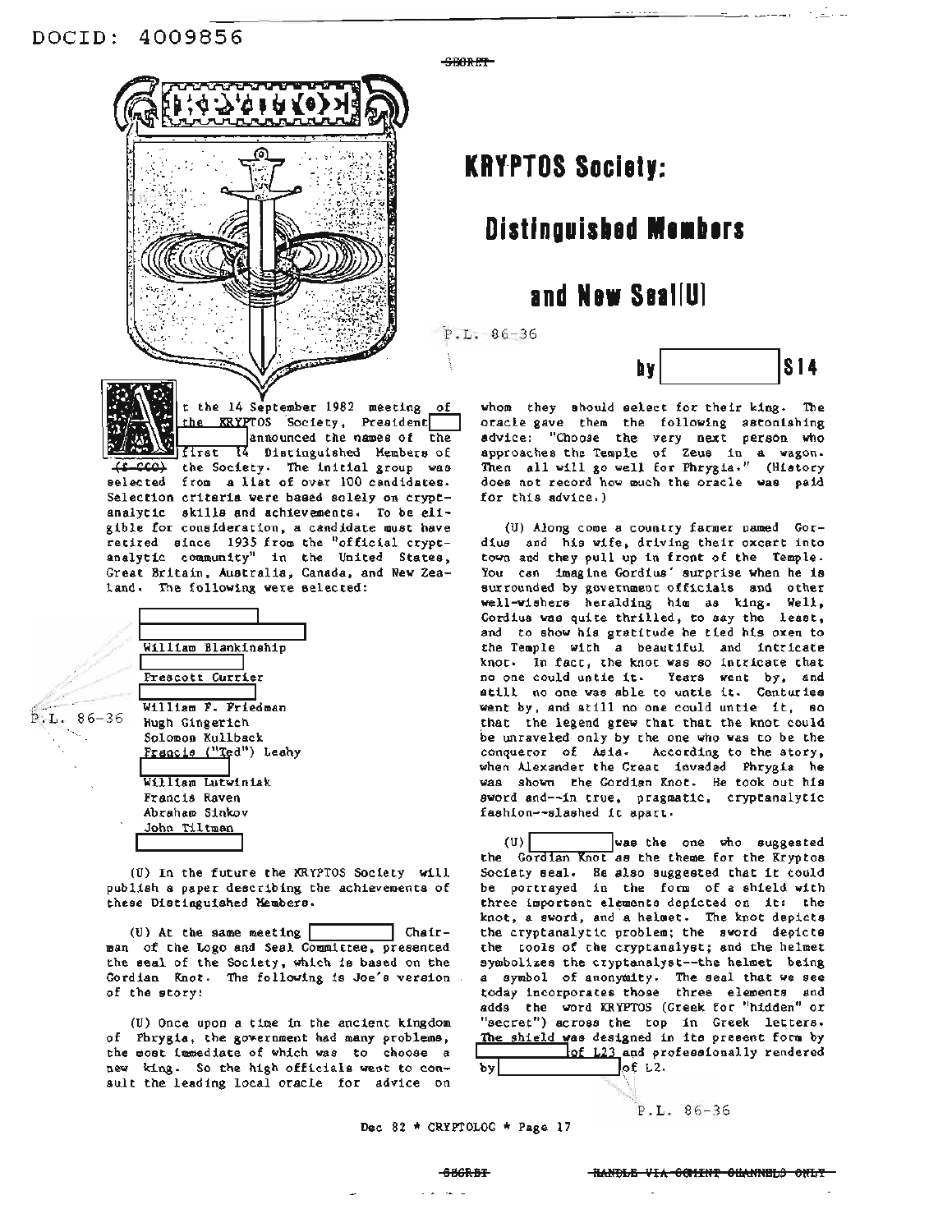POR OFFICIAL USE ONLY

 $A^{*}$ 

**XeHBI5gP2:K\ 111**

**6/11100U&***'-40 <sup>111</sup>*

bv

## **PASSWORDSCU)**

I hile read lent article in the October issue of CRYPTOLOG (p. 6), I could not help becoming more and more unhappy under my "human factors hat." The article hile reading exceldescribes a recent compromise of a password file in one of our computer systems. It shows that the passwords, even though encrypted in the file, could easily be recovered by guesswork. It advises users to cooperate with the intent of protecting passwords by choosing passwords that "will not fall out through a simple analysis effort." In order to make<br>passwords harder to guess, state offers passwords harder to guess, advice I will paraphrase as follows:

the longer the passwords are, the better;

increase the alphabet size, for example, by mixing upper and lower case characters, numbers, and punctuation.

This is all good advice, when we are maximizing only one value: that of making passwords as secure as possible. Unfortunately, the average computer user has multiple goals in his use of a computer system, only one of which is prevention of unauthorized access. All of us at NSA are all too aware of the crucial importance of security. Passwords are still <sup>a</sup> pain in the neck to most of us, conP.L. 86-36

**P13** 

The author's address for PLATFORM mail is mary at mycroft.

stituting one more obstacle between us and our work at the terminal. We know they are necessary, but we also know that our lives are a lot easier if our password is

short,

easy to type, and

easy to remember.

P.L. 86-36

Alas, we see that **I I I** good advice flies directly in the face of normal human factors design guidelines: to make passwords hard for potential trespassers to guess, we must make them even harder for ourselves to remember and type correctly! 1.1 Inotes rather plaintively that "there is not a single upper case character" in the 107 passwords recovered from the compromised list by guessing. There are good reasons for that absence of upper case characters, from the user's point of view:

 $\ldots \ldots \ldots \ldots \ldots \ldots \ldots$ 

Dec <sup>82</sup> \* CRYPTOLOG \* Page <sup>18</sup>

### for oppicial use only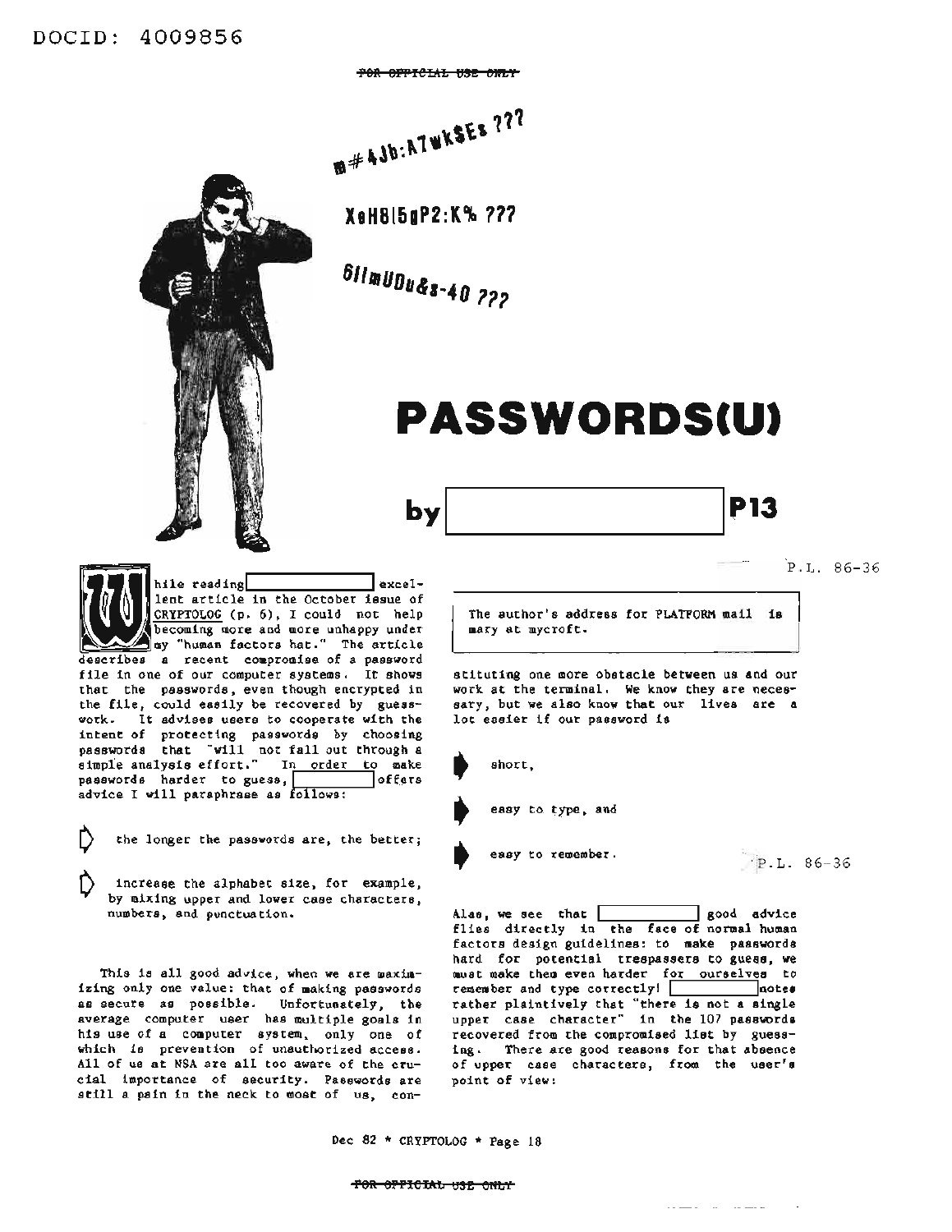first, it's hard to recall which letter or letters were upper, and which were lower case, especially in the meaningless nonsense-words (e.g., "vkjrd") that are recommended as the best passwords;

second, the shift key is a great errormaker in all typing, since it forces you to use two keys where one would do. All this guarantees that, if you create a password like "vKJ.r-dX", you will probably have to type it over several times before you get it right.

Computer Security folks may be saying "tough!" with little sympathy, since they are interested only in security. I<br>can't quite look at it that way. I think we have to remember that productivity, efficient accomplishment of our jobs, and good morale are also important values we need to maximize.

I don't know what we can do about this conflict of interest between computer security requirements and user friendliness. I can't help wondering why user identifications (initials, organization) couldn't be enough to establish the necessary access restrictions and permissions when tied to user profiles or tables stored in the system software. Why do we need to depend on passwords at all? Might there not be other ways to enforce security at less cost to users?

I suspect that this is only one of many similar conflicts in our software, some far more expensive to users than unlearnable, untypable passwords. My intention here is just to point out the conflict. I am sure some of you could report similar situations, where file security, access restrictions, etc., create real problems for users in the way they are implemented. Those readers in the Computer Security business will doubtless have plenty to say on the other side of the issue. At any rate, I invite readers to send in their ideas on the topic of User Friendliness and (or versus, if you prefer) Computer more expensive to users than unicarhable,<br>untypable passwords. My intention here is<br>fust to point out the conflict. I am sure<br>some of you could report similar situations,<br>where file security, access restrictions,<br>etc., cre in a future issue of the SIG/Human Factors Technical Notes and/or CRYPTOLOG. (Ed Note: what about using two passwords and letting the system combine them in some periodically changing way?)

P.L. 86-36



HUMAN FACTORS TECHNICAL NOTES

The Computer and Information Sciences Institute's Special Interest Group on Human Factors, chaired by **I** publishes a series of technical notes covering a wide range of topics of interest to anyone who wants to keep up with the growing field of human factors. The editor of the notes is whose name and articles you have been seeing on these pages.

P.L. 86-36

Some of the articles in the Human Factors Technical Notes have been republished here in CRYPTOLOG, but if you want to keep up with the latest news, you should call Mary on x8845s (or send her a note via PLATFORM using the address 'mary at mycroft') and have your name placed on her mailing list.

The most recent issue contains reviews and comments about recent articles and papers, including:

•<br>•<br>• Ergonomics of Visual Display Terminals

• Human Factors Standards for Terminals

Workplace Design

•<br>•<br>◆ • Windowing vs. Scrolling on a Display Terminal

Experiments with Terminals and Eyestrain

ቀ<br>ቀ<br>▲ • Why Alphabetic Keyboards are not easy to use

•<br>•<br>• Furniture and Posture Problems

• Modelling Computer Data Entry

Structured Menus

Dec <sup>82</sup> \* CRYPTOLOG \* Page <sup>19</sup>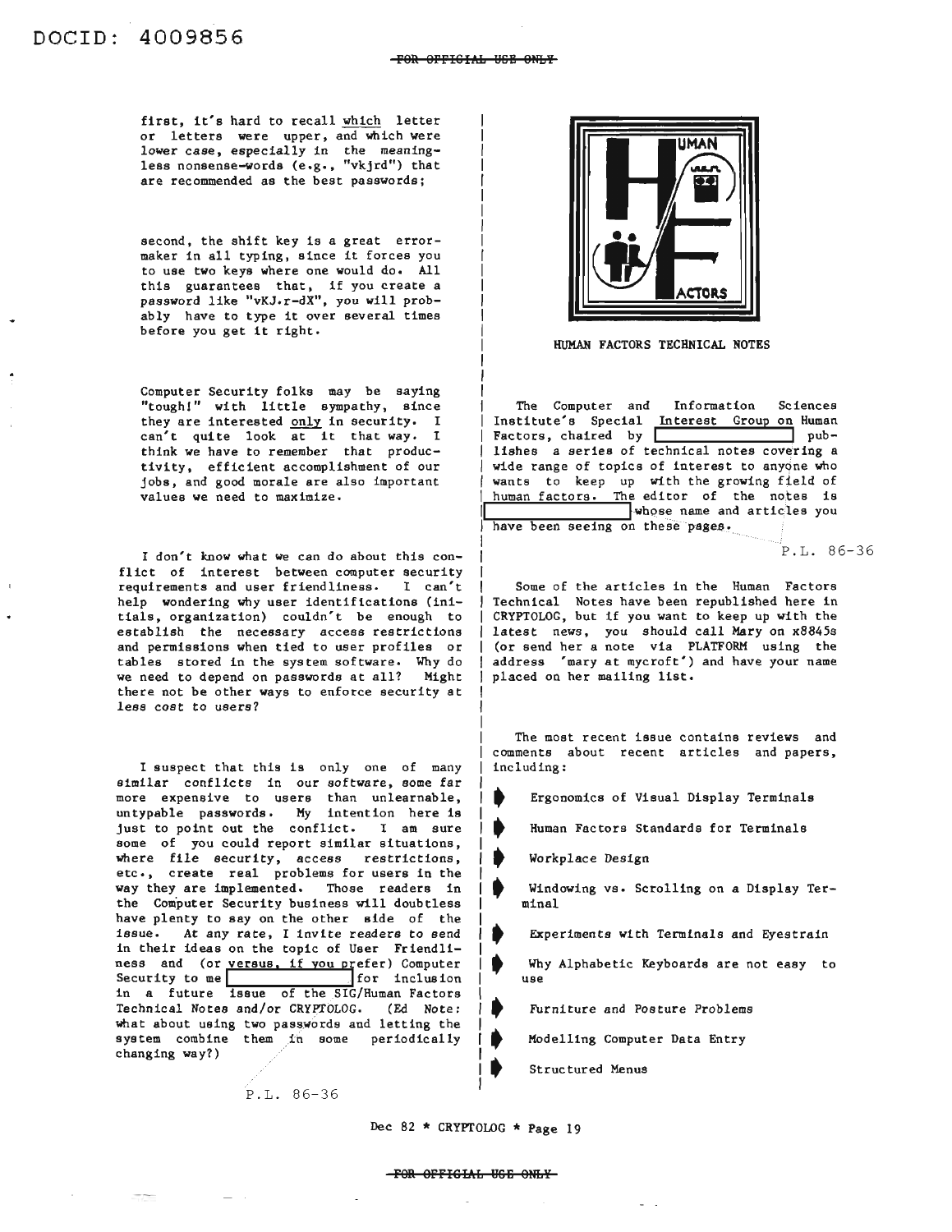EO  $1.4.(c)$  $P.L. 86-36$ 

## NSA-CROSTIC No. 45 BY REED DAWSON (Retired)

NOTE: The text of the quotation is<br>classified CONFIDENTIAL - HVCCO.

Dec 82 \* CRYPTOLOG \* Page 20

-CONFIDENTIAL

 $\epsilon$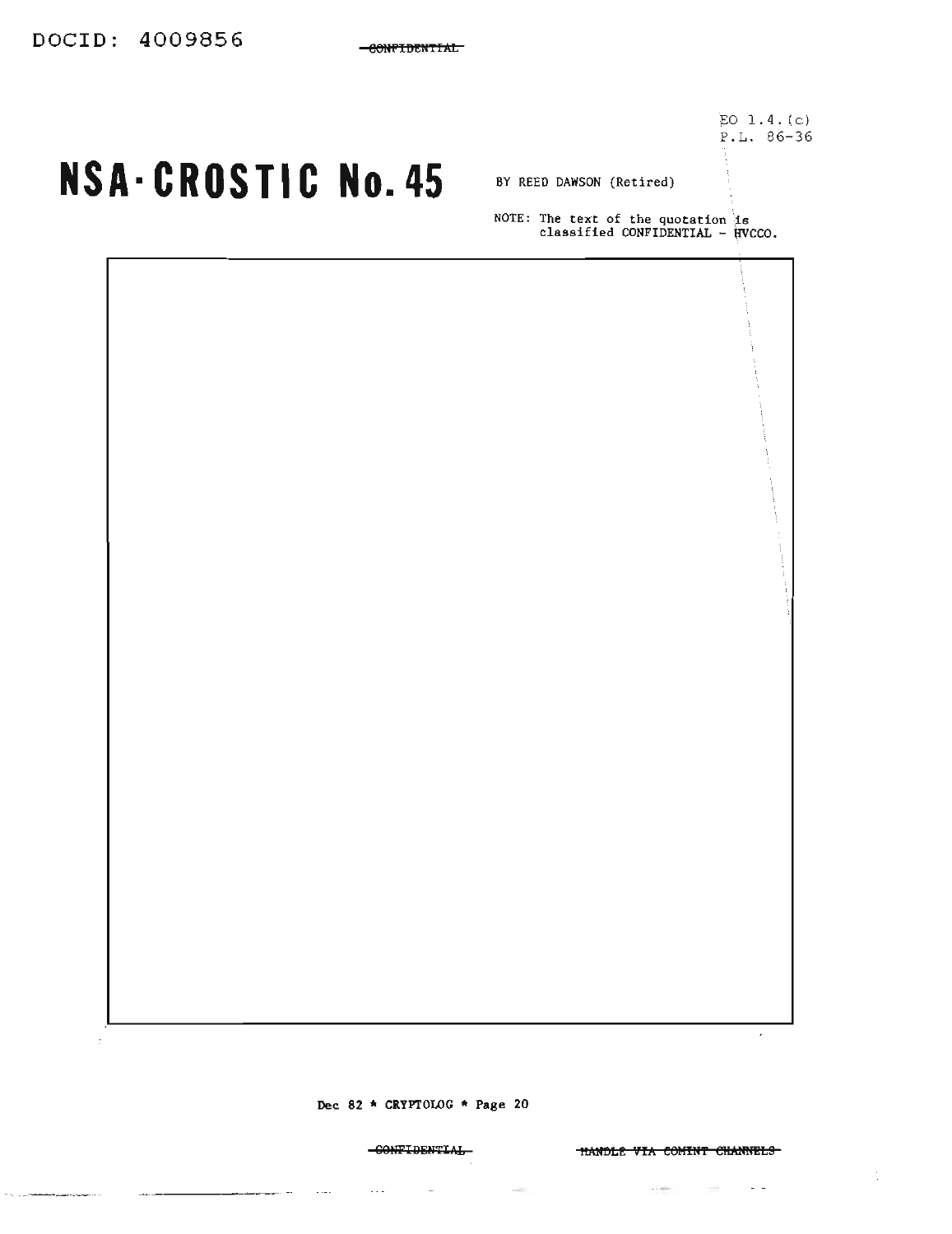$\frac{1}{2}$ 



## Dec 82 \* CRYPTOLOG \* Page 21

Pl-Peb 83-S3-24782

المساويد المستريب

 $\sim 10$ 

**CONFIDENTIAL** 

 $\mathcal{A}(\mathcal{A})$  , and  $\mathcal{A}(\mathcal{A})$  , and  $\mathcal{A}(\mathcal{A})$  , the constraints of the  $\mathcal{A}(\mathcal{A})$ 

HANDLE VIA COMINT CHANNELS

aan aadka aadaa aadaa a